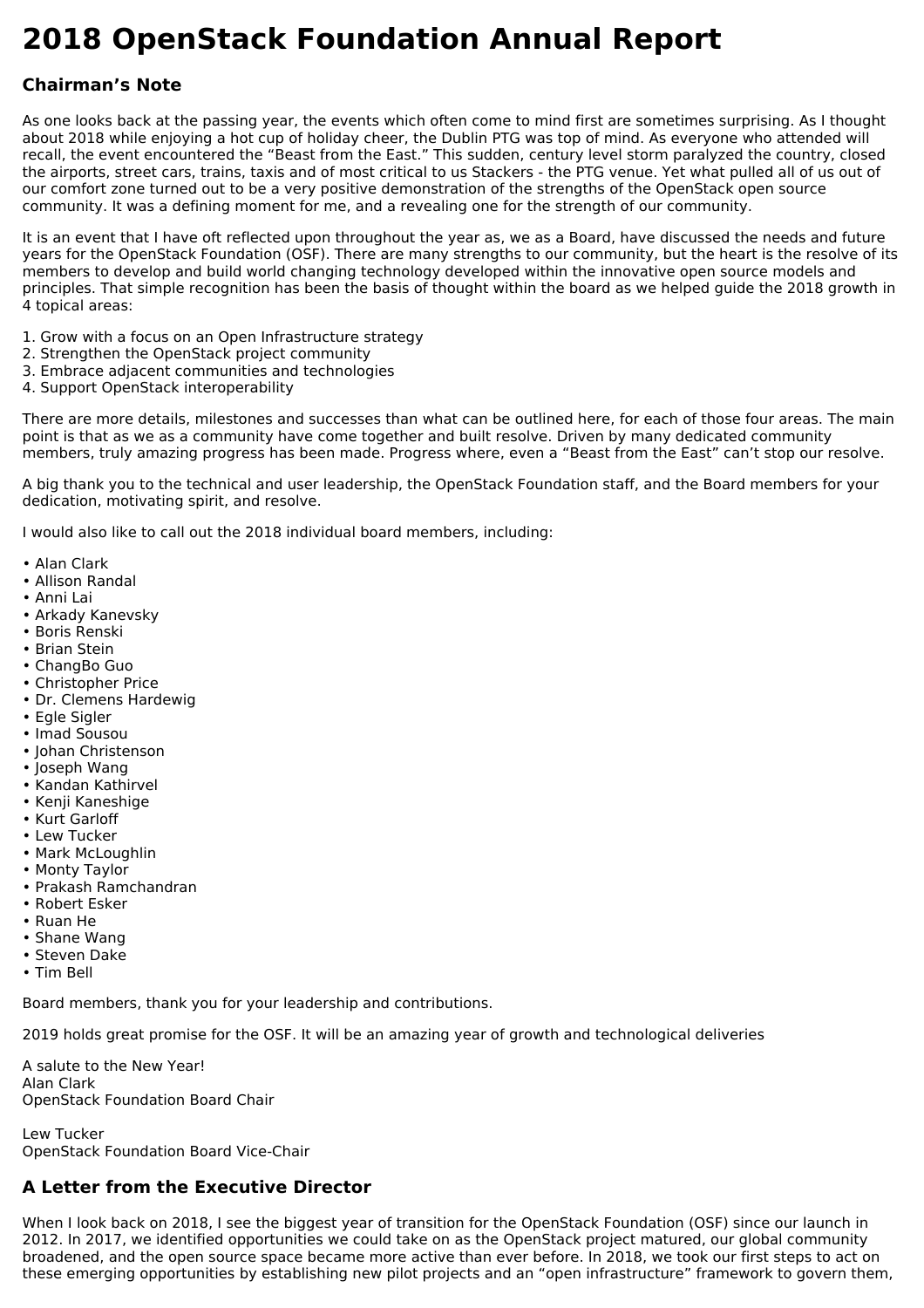while working hard to support our core OpenStack technology, contributor base and ecosystem.

Eight years ago, OpenStack was started with the belief that a community of equals, working together in an open collaboration, would produce better software that is more aligned to the needs of its users and more largely adopted. Now, the Four Opens—open source, open design, open development, and open community—have proved resilient, consistently managing to capture the "OpenStack Way" of doing upstream open source development. They are instrumental in the success, quality and visibility of the OpenStack software. Earlier this year, we started the Four Opens Book as a collaborative community project aiming to share these learnings and how the Four Opens were initially intended for upstream, and how they proved applicable to downstream activities such as user feedback gathering, marketing, or event management. As the OpenStack Foundation grows to advance the Open Infrastructure mission, the Four Opens will grow alongside it.

In 2018, we continued to advance the Open Infrastructure mission by establishing OSF as an effective place to collaborate for CI/CD, container infrastructure, edge computing, in addition to the traditional public and private cloud area. The Open Infrastructure approach opened a lot of doors in 2018, from the initial release of software from each pilot project, to live 5G demos, to engagement from hyperscale public cloud providers. The early returns on these investments are positive as we look forward to 2019 and beyond.

In addition to Kata Containers which launched in December 2017, we also launched 3 pilot projects in 2018—Zuul, StarlingX and Airship—that help further our goals of taking our technology into additional relevant markets. While these efforts are still new, I believe they have been extremely valuable in helping us learn how we should expand the scope of the OSF, as well as showing others the kind of approach we will take.

OpenStack remained at the core of the Foundation team's focus, even as we invested resources to help bootstrap the pilot projects. We believe the pilot projects are helping expand the open infrastructure community and addressable markets, and already benefit the OpenStack community and ecosystem. To date, we've attracted dozens of new developers to the OpenStack Foundation and Open Infrastructure community through the pilot projects, which will ultimately benefit the OpenStack community and users. There is direct benefit from these contributors working upstream in OpenStack, such as through StarlingX, as well as indirect benefit from the relationships we've built with the Kubernetes community through the Kata Containers project. Airship is similarly bridging the gaps between the Kubernetes and OpenStack ecosystems, and show users how the technologies work together. We're also attracting more contributions to Zuul, which provides the engine for OpenStack CI and keeps our development running smoothly.

In addition to investing in new pilot projects, we continued our extensive efforts to work with key adjacent projects in 2018, and I believe we made particularly good progress with Kubernetes. Chris Hoge, from the OSF staff, is a lead of the cloud provider SIG, and has helped the Kubernetes community standardize how Kubernetes deployments expect to run on top of various infrastructure. This has helped to clarify OpenStack's place in the Kubernetes world, as well as led to valuable integration points like having OpenStack as part of the Kubernetes release testing process. In addition, the OpenStack Magnum project was certified as a Kubernetes installer. Through the work happening within the Kata Containers community, we have deepened these relationships into additional areas within the container ecosystem resulting in a number of new companies getting involved in our activities for the first time.

In addition to these cross-community efforts and pilot project launches, we also invested time with many of our corporate supporters. During the year, we made executive visits to a number of Platinum and Gold member companies and large users, speaking to their executive teams about our strategy and the value our community brings to the open source infrastructure world. In some cases, we also had the opportunities to present to their internal and external audiences, giving us additional reach. These meetings were extremely helpful to our team, and we plan to continue this as an activity in 2019.

# **Evolving OpenStack Foundation Events**

We knew heading into 2018 that the environment around our events was changing and we needed to respond. During the year, we held two successful PTGs in Dublin and Denver, reaching capacity for both events while also including new projects and OpenStack operators. We held Summits in Vancouver and Berlin, both experiencing attendance growth and project diversity since Sydney. Additionally, each Summit included content that represented more than 30 open source projects. Recognizing that audience shift alongside recent market research and the Foundation's evolving strategy, we have renamed the OpenStack Summit to Open Infrastructure Summit starting in Denver, April 2019.

In 2018, we also began making a stronger investment in the China market, onboarding a China Community Manager based in Shanghai, and hosting a strategy day in Beijing with 30+ attendees from the Gold and Platinum Members in China. This effort will continue in 2019 as we host the first Summit in China: the Open Infrastructure Summit Shanghai during the first week of November.

We also spent time in 2018 working with the community to come up with a new model for events in 2019. This took a lot of coordination with multiple teams and organizations as we tried to find a way to maximize the level of participation while saving on travel and expenses for the individuals and companies who are increasingly stretched across multiple open source communities. We arrived at a plan that we will implement and iterate on in 2019 where we will co-locate PTGs as stand-alone events adjacent to our Open Infrastructure Summits.

#### **Looking to 2019**

We made progress in many areas in 2018, but in some ways, the biggest progress was in establishing a framework and laying the foundation for the future of the OSF. As we head into 2019, I am excited to take what we learned in 2018 and apply it to the three forces (developers, users, commercial ecosystem) across all our projects. Our method for building communities is very effective at bringing developers together to rapidly produce real code, and that is key to having production usage and a healthy ecosystem. On the OSF front, we have more work to do to refine and adapt our business model to the environment that we are in today, which is significantly different than a few years ago. Ultimately, our value comes from the effectiveness of our communities and the software they produce. As we apply our efforts to those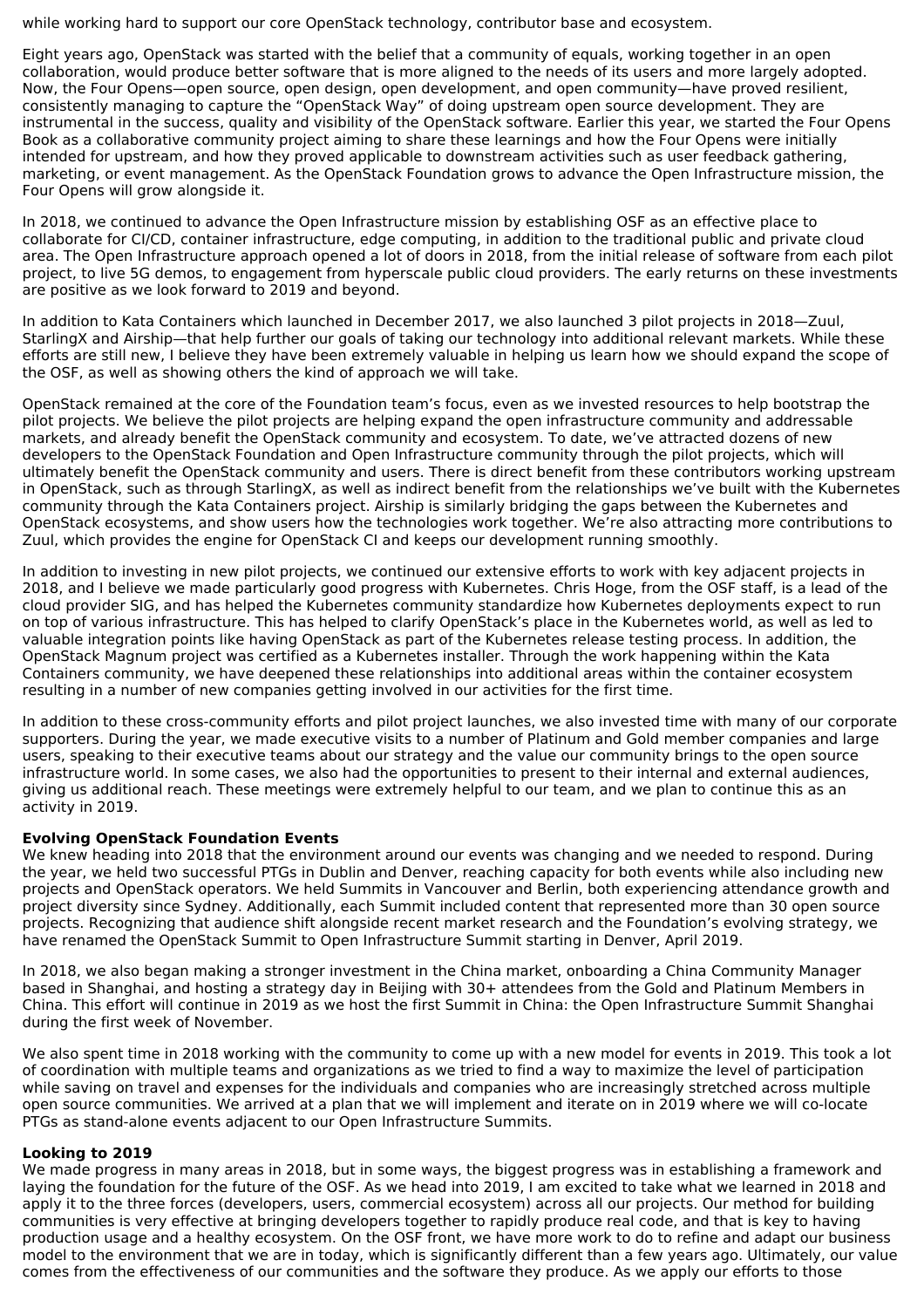fundamentals, we will be able to determine the right adaptation to ensure the long-term sustainability of the Foundation while also providing our community and sponsors with the greatest value.

Jonathan Bryce Executive Director OpenStack Foundation

# **Defining Open Infrastructure**

At the end of 2017, at the OpenStack Summit in Sydney, the OSF unveiled a new strategy. Realizing the variety of use cases adjacent to OpenStack, and recognizing that integration is the largest barrier to its further adoption, we shifted our focus from being solely about the production of the OpenStack software, to more broadly helping organizations use and combine open source solutions to fill their needs in terms of IT infrastructure. This strategy involves finding common use cases, collaborating across communities, supporting the creation of missing technology pieces and testing everything end to end.

The common theme here is Open Infrastructure: providing infrastructure resources to developers and users, by integrating various open source solutions. The benefits are obvious, whether that infrastructure is provided in a private or a public context: the absence of lock-in, the power of interoperability opening up new possibilities, the ability to look under the hood, fix by yourself, improve the software and contribute back your changes.

Open infrastructure has a lot of facets. The OSF traditionally addressed the public, private and hybrid cloud facet, by sustaining the production of the OpenStack software. As we explore adjacent use cases, the OSF defined several additional strategic focus areas, facets of open infrastructure that we'd like to more specifically address. Today, we are additionally focusing our efforts on container infrastructure, edge computing, CI/CD and AI/machine learning.

| <b>SFA Diagram</b> |           |  |
|--------------------|-----------|--|
|                    |           |  |
|                    |           |  |
|                    |           |  |
|                    |           |  |
|                    |           |  |
|                    |           |  |
|                    | $\vert$ ? |  |
|                    |           |  |
|                    |           |  |
|                    |           |  |
|                    |           |  |
|                    |           |  |
|                    |           |  |
|                    |           |  |

Over the last year, we have been taking steps to further communicate what we mean by Open Infrastructure, and explain its benefits compared to proprietary infrastructure providers. To further reflect that perspective change, starting in 2019 the OpenStack Summits will become Open Infrastructure Summits — the natural place to discuss the benefits and challenges of integrating open source solutions to provide infrastructure resources, and to discover use cases of open infrastructure.

The Foundation has also been working on a model to support open source projects beyond OpenStack. Those are the missing technology pieces as we start to address our strategic focus areas. They begin as pilot projects, a phase during which the open collaboration process is bootstrapped and the project identity is established. After that phase, the OSF board of directors is called to confirm that the project is aligned with the OSF strategy long-term. The exact criteria to be used in that confirmation process is currently being discussed, with several pilot projects on track to be confirmed in 2019.

Thierry Carrez VP of Engineering OpenStack Foundation

# **Open Infrastructure Market Research**

As a step in defining the Foundation's new strategy, we conducted a research study in 2018 to have a more comprehensive understanding around OpenStack brand perception, the importance of open source in the industry, and the role of open source foundations. The research was conducted by ClearPath [Strategies](http://www.clearpath-strategies.com/#map), a third party firm on behalf of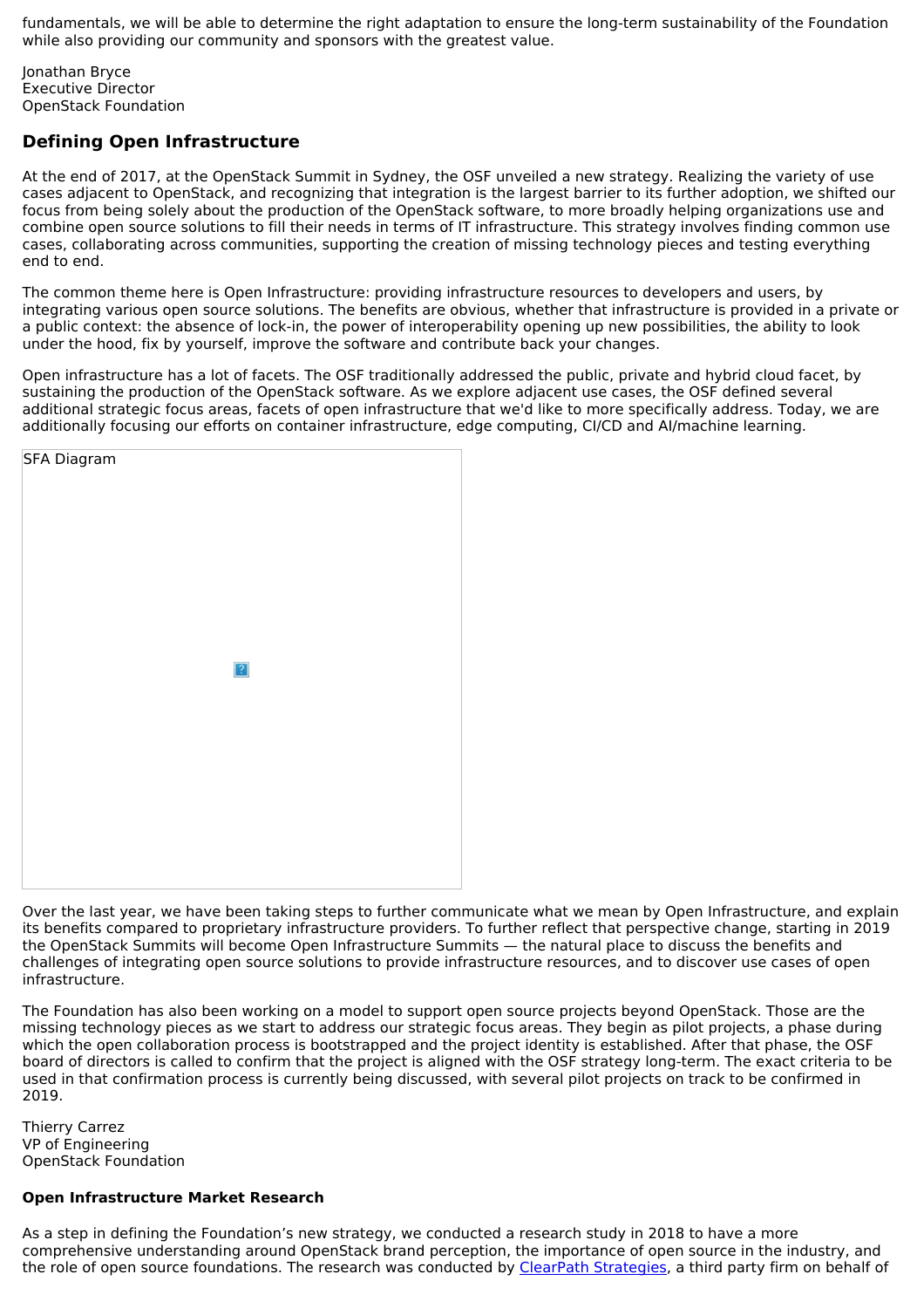the Foundation. This study consisted of in-person focus groups, a global quantitative survey and in-depth interviews with select open source influencers across the world. In an effort to receive unbiased data, the study was conducted in a way that assured respondents did not know OpenStack Foundation commissioned the research.

Key findings from the study include:

- The OpenStack brand is strong. Qualitative research shows users know OpenStack as a powerful open source technology. Those who have direct experience with OpenStack laud its flexibility. These positive perceptions are supported in the quantitative research, as 67% of respondents rate OpenStack "favorable" or "very favorable", on par with other tech industry leaders. Respondents in China hold an even higher opinion of OpenStack, with 82% rating OpenStack favorably. One common negative perception of OpenStack is that it can be difficult to implement and master.
- Users want open source foundations to curate and improve open source projects. The ideal role of an open source foundation is to help users navigate open source technologies by creating and managing standards and supporting integrations that improve user experience. Users do not want an open source ecosystem in which one foundation houses every project in the market. Rather, foundations should support projects that reflect the wants and needs of their respective communities.
- The OpenStack Foundation has the opportunity to define "open infrastructure", starting with Summit. The OpenStack Summit already features projects outside the scope of the OpenStack project. By continuing to welcome communities whose projects align with the open infrastructure movement, OpenStack can broaden its reach and define open infrastructure as the thread that ties open source infrastructure projects together. We are currently exploring the name "Open Infrastructure Summit" for our global events starting at the Denver Summit in 2019.
- Open source is our guiding star. Open source technology is increasingly integral to organizations' success, offering teams access to innovative and flexible solutions. Though implementation is not without challenges, 75% say their company contributes to open source software today and 81% of respondents believe open source will become more important to their companies over the next few years.
- New projects can attract new users. In alignment with OpenStack's 2018 strategy, the Foundation has an opportunity to bring new users into the OpenStack community by supporting projects outside of OpenStack and additional strategic focus areas (e.g. CI/CD, Edge Computing, AI and Machine Learning).

Wes Wilson Director of Marketing OpenStack Foundation

# **OpenStack Foundation Project Updates**

# **OpenStack Project Update**

2018 was a productive year for the OpenStack community. A total of 1,972 contributors approved more than 65,000 changes and published two major releases of all components, code named Queens and Rocky. The component project teams completed work on themes related to integrating with other OpenStack components, other OpenStack Foundation Open Infrastructure Projects, and projects from adjacent communities. They also worked on stability, performance, and usability improvements. In addition to that component-specific work, the community continued to expand our OpenStackwide goals process, using a few smaller topics to refine the goal selection process and understand how best to complete initiatives on such a large scale. The project teams completed work to move the RBAC policy defaults into application code to make upgrades and deployment customization easier.

The community gained three official project teams this year: The Adjutant team joined with the mission of enabling operation process automation, to improve the integration between OpenStack and operator services such as customer management. The Qinling team is building a function-as-a-service implementation for OpenStack. The PowerVMStackers team was formed to provide support for the POWER CPU architecture on the PowerVM hypervisor. Besides those additions, there were a few other changes at the team level. The Zuul project moved out of the OpenStack project to become a pilot Open Infrastructure Project within the OpenStack Foundation. The Dragonflow project was retired, and the security and stable branch maintenance project teams were converted to SIGs.



The Technical Committee (TC) membership evolved over the last year, with Paul Belanger, John Garbutt, Emilien Macchi, Colleen Murphy, Flavio Percoco, and Dean Troyer making way for first-time members Zane Bitter, Lance Bragstad, Jean-Philippe Evrard, Graham Hayes, Ghanshyam Mann, and Mohammed Naser.

The TC has undertaken several leadership initiatives during 2018. We have worked to improve the contribution experience, especially for new contributors, by encouraging reviewers to propose incremental changes to patches, rather than responding with negative reviews for minor issues. We published a "Vision for OpenStack Clouds," to guide decisions about which new project teams to adopt, to inform the community goals process, and to frame technical decisions made by project teams. Finally, we reviewed and updated the policies for upgrades to the operating system and Python interpreter used in the testing platforms, to ensure new development happens on current and supported platforms.

The community adopted a new "extended maintenance" process to increase the period of time during which patches can be accepted into older branches. This change addresses a request from contributors who wish to collaborate on maintaining older releases, by enabling them to do so more easily and in public, rather than using private branches.

In 2018, the OpenStack User Committee (UC) restructured the criteria for becoming an Active User Contributor adding more than 700 additional community members with this designation. The increased pool of voters resulted in broader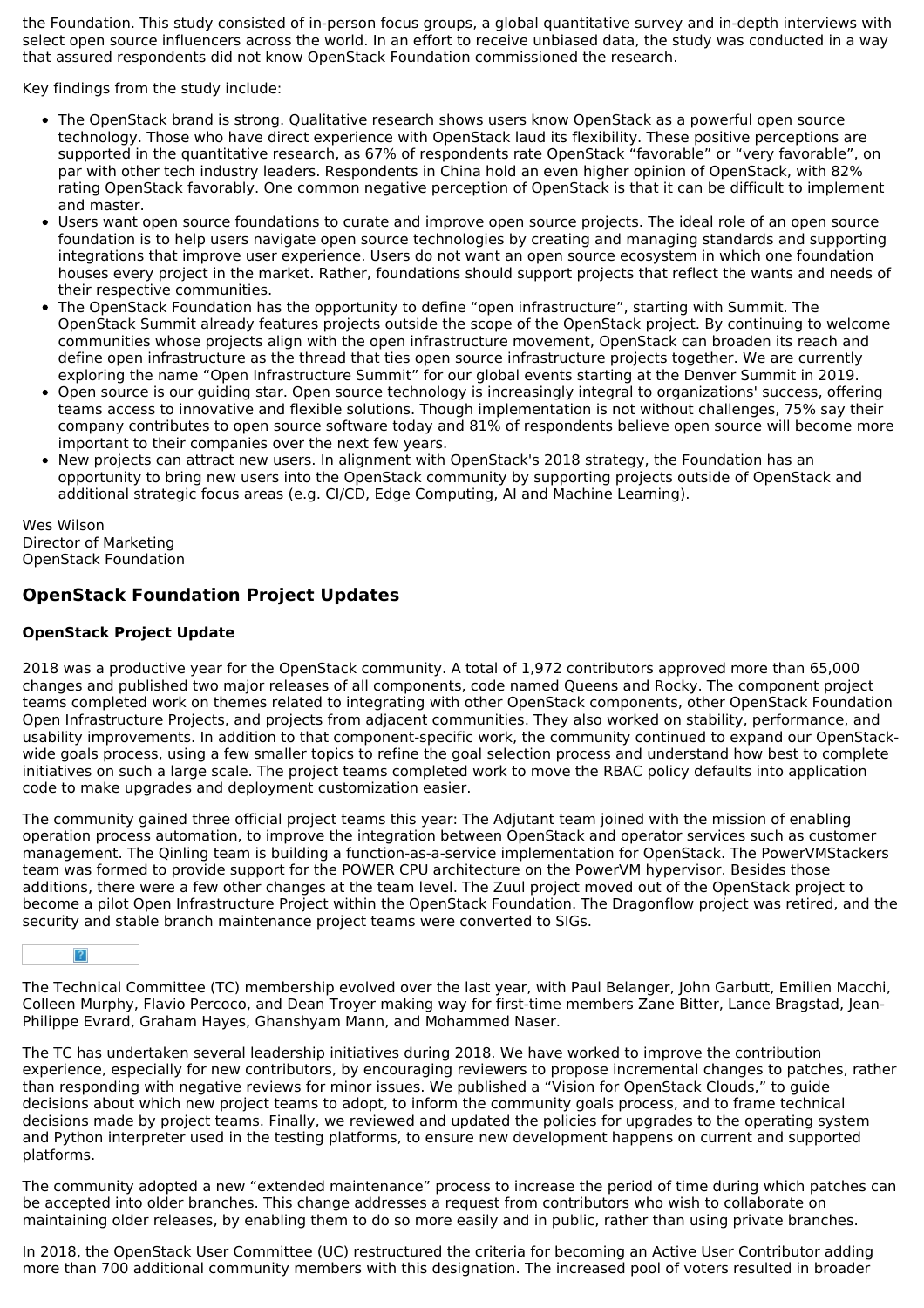diversity of representation on the UC, with representatives from Huawei, Salesforce, Linux Academy, Adobe, and Intel.

The primary focus of the UC has been on engagement with users and operators. Our goal is to help create a feedback loop between users/operators and Working Groups, SIGs, and Project Teams. Part of this was tagging and compiling data from the 2018 User Survey into a useful format for PTLs. This created an opportunity for projects such as Cinder to take direct feedback from the User Survey and apply it to their plans for the 2019 development cycle. Additionally, we worked with the Ops Meetup Working Group to help them host an Ops Meetup at the 2018 Denver PTG. Our hope is that continuing to put operators, users, and developers in the same room will continue to foster relationships between these communities, and ultimately improve the output of Project Teams.

At the Denver PTG, we also took on the task of talking with each of the pilot projects to see how we could help them set up their own version of the UC, or at a minimum incorporating user feedback into their technical committee. Each pilot project was assigned a UC Member as a liaison for potential advice and collaboration.

Within the OpenStack community, there are [Working](file:///tmp/foundation/2018-openstack-foundation-annual-report#openstack-working-group-and-special-interest-group-sig-updates) Groups, Special Interest Groups (SIGs), and Teams around specific topics and industry verticals, that have provided updates on their 2018 accomplishments and 2019 goals.

Doug Hellmann OpenStack Technical Committee Chair Melvin Hillsman OpenStack User Committee Chair

#### **Airship Project Update**

In May 2018 at the OpenStack Summit Vancouver, Airship was announced as a new OpenStack Foundation pilot project that declaratively automates cloud provisioning. Airship is a robust delivery mechanism for organizations who want to embrace containers as the new unit of infrastructure delivery at scale. Starting from raw bare metal infrastructure, Airship manages the full lifecycle of data center infrastructure to deliver a production-grade Kubernetes cluster with Helm deployed artifacts, including OpenStack-Helm. Airship allows operators to manage their infrastructure deployments and lifecycle through the declarative YAML documents that describe an Airship environment.



Since the project announcement, the Airship team has been deeply involved with the OpenStack Foundation community. They actively participated in both OpenStack Summits and in the Denver Project Teams Gathering (PTG). The team has actively embraced the four opens with source code hosted on OpenStack infrastructure, an open weekly design meeting, code reviews through OpenStack-hosted Gerrit, and active participation in a Foundation-wide forum session on establishing open governance.

Airship grew out of the infrastructure team at AT&T, but is actively encouraging participation from other organizations. In the telecom space, Ericsson and South Korea Telecom (SKT) have been participating in design, code review, and development. On the distribution side, Suse and Canonical have been evaluating and contributing to Airship.

Major accomplishments for 2018 included:

- 1. The introduction of the Treasure Map project, designed to give a configuration starting point for real-world data center deployments. Treasure Map is a full set of Airship YAML configuration files that are run through continuous integration, provisioning a reference platform against bare metal from the ground up. This gives deployers a starting point for their own deployments that is guaranteed to represent the latest state of the Airship project.
- 2. Issuing the first Airship Release Candidate (RC) at the OpenStack Summit Berlin. Airship is being used in production deployments, and this is reflected in the RC. The intent of the RC is to identify potential bugs, improve documentation, receive other feedback from the community, an express these goals in the open in advance of the 1.0 release.

2019 Goals In early 2019 Airship will deliver on two major goals. The first is a complete redesign and relaunch of the airshipit.org web site. Design work is currently underway, and after launch, major portions of the site can be updated by the community through Github code review, and later Gerrit code review (support for Gerrit is pending). The second goal is the release of Airship version 1.0. This release will build on the existing RC, already in production on some sites, with the additional features:

- OpenStack Ironic support for bare metal deployments.
- Better documentation and configuration examples with Treasure Map.
- Multi-OS support for other major Linux distributions.

In the second half of 2019, Airship will continue to grow its feature set with support for hardware and network autodiscovery and configuration.

#### Airship Projects

- [Armada](https://git.airshipit.org/cgit/airship-armada/) An orchestrator for deploying and upgrading a collection of Helm charts.
- **[Berth](https://git.airshipit.org/cgit/airship-berth/) A lightweight mechanism for managing VMs on top of Kubernetes via Helm.**
- [Deckhand](https://git.airshipit.org/cgit/airship-deckhand/) A configuration management service with features to support managing large cluster configurations.
- [Diving](https://git.airshipit.org/cgit/airship-divingbell/) Bell A lightweight solution for bare metal configuration management.
- [Drydock](https://git.airshipit.org/cgit/airship-drydock/) A declarative host provisioning system built initially to leverage MaaS for baremetal host deployment.
- [Pegleg](https://git.airshipit.org/cgit/airship-pegleg/) A tool to organize configuration of multiple Airship deployments.
- [Promenade](https://git.airshipit.org/cgit/airship-promenade) A deployment system for resilient, self-hosted Kubernetes.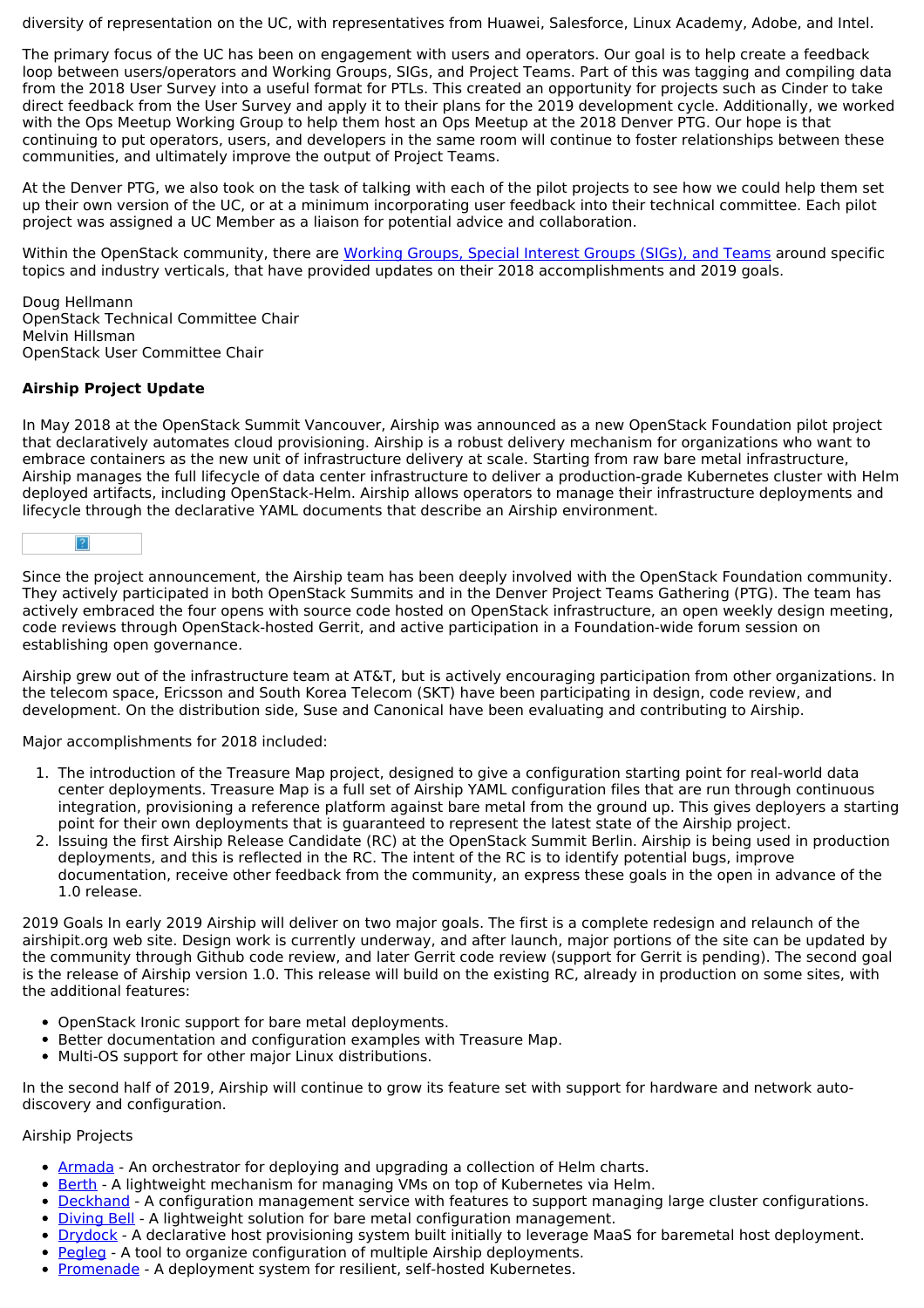- [Shipyard](https://git.airshipit.org/cgit/airship-shipyard) A cluster lifecycle orchestrator for Airship.
- Treasure Map A complete, tested set of starter deployment artifacts.

Airship Channels and Meetings

- IRC: #airshipit on Freenode
- Twitter: @airshipproject
- Website: https://airshipit.org
- Mailing Lists (discuss and announce): http://lists.airshipit.org/cgi-bin/mailman/listinfo
- Developer Meetings: Tuesdays 8 AM CT in #airshipit on Freenode
- Design Meetings: Thursdays, video call alternating AM/PM (see mailing list for invitation)

Chris Hoge Senior Technical Program Manager OpenStack Foundation

#### **Kata Containers Project Update**

In December 2017 the OpenStack Foundation launched its first pilot project, Kata [Containers](http://katacontainers.io/), in the container infrastructure strategic focus area. The Kata Containers community is building a standard implementation of extremely lightweight virtual machines (VMs) that feel and perform like containers, but provide the workload isolation and security advantages of adding a VM layer. The Kata project is led by elected Architecture Committee members Eric Ernst (Intel), Jon Olson (Google), Samuel Ortiz (Intel), Xu Wang (Hyper), and Wei Zhang (Huawei).

Since launching Kata Containers in December 2017, the community has achieved several milestones including the 1.0 release in May 2018 followed by several point releases, joining the Open Container Initiative (OCI) and holding the first Architecture Committee elections.

The Kata Container 1.0 release completed the merger of Intel's Clear Containers and Hyper's runV technologies, delivering an OCI compatible runtime with seamless integration for container ecosystem technologies like Docker and Kubernetes. In Q3 and Q4 the project made rapid advancements with the 1.4.0 release which offers better logging, ipvlan/macvlan support through TC mirroring, and NEMU hypervisor support. Since its launch, Kata Containers has scaled to include support for major architectures, including AMD64, ARM and IBM p-series. At the end of 2018, the 1.5 release candidate was made available to preview. The full 1.5 release was made available on January 23, 2019, offering support for containerd v2 shim and the new Firecracker VMM.

The Kata Containers community is global, engaged and growing. In October the community hosted a meetup in China designed for large cloud providers including Alibaba, Baidu, Huawei, Tencent and more to share adoption plans and feedback for the Kata Containers roadmap. The Kata Containers community continues to work closely with the OCI and Kubernetes communities to ensure compatibility and regularly tests Kata Containers across AWS, Azure, GCP and OpenStack public cloud environments, as well as across all major Linux distributions.

Throughout 2018, the Kata Containers community presented technical updates and hosted gatherings at several global events including KubeCon + CloudNativeCon Copenhagen, OpenStack Summit Vancouver, DockerCon San Francisco, LC3 China, Open Source Summit Vancouver, Container Camp UK, DevSecCon Boston, Open Source Summit & KVM Forum Scotland, OpenStack Summit Berlin and DevOpsCon Munich. Kata Containers was also been featured at several OpenInfra Days, OpenStack Days and other container-focused meetups around the world.

Looking ahead to 2019 the Kata community plans to focus on growing and supporting it's users, leading the way for open collaboration around container security efforts and better defining its value within the greater container landscape.

The code is hosted on Github under the Apache 2 license. Learn about the project, how to contribute and support the community at katacontainers.io. Join these channels to get involved:

- GitHub: github.com/kata-containers
- Slack: bit.ly/KataSlack
- IRC: #kata-dev on Freenode
- Mailing list lists.katacontainers.io

#### **StarlingX Project Update**

StarlingX is one of the pilot projects governed by the OSF umbrella that was announced in May 2018. It provides an OpenStack-based cloud platform optimized for edge and IoT use cases and was originally based on Wind River's Titanium Cloud Platform.

StarlingX is an integration and development project. It integrates well-know open source components such as OpenStack projects, Ceph or Kubernetes and elevates these to a next level by integrating, enhancing, and testing them to provide a platform that fulfills the strict requirements of edge computing, like low latency, performance and security.



The community is also working on new components to provide functionality that wasn't provided by existing open source building blocks: fault, configuration, host, service and software management.

The project's first release came out in October 2018 with 1,329 commits from 84 contributors, including developers representing Wind River, Intel, 99Cloud, China UnionPay, SUSE, Fujitsu, and NEC, among others.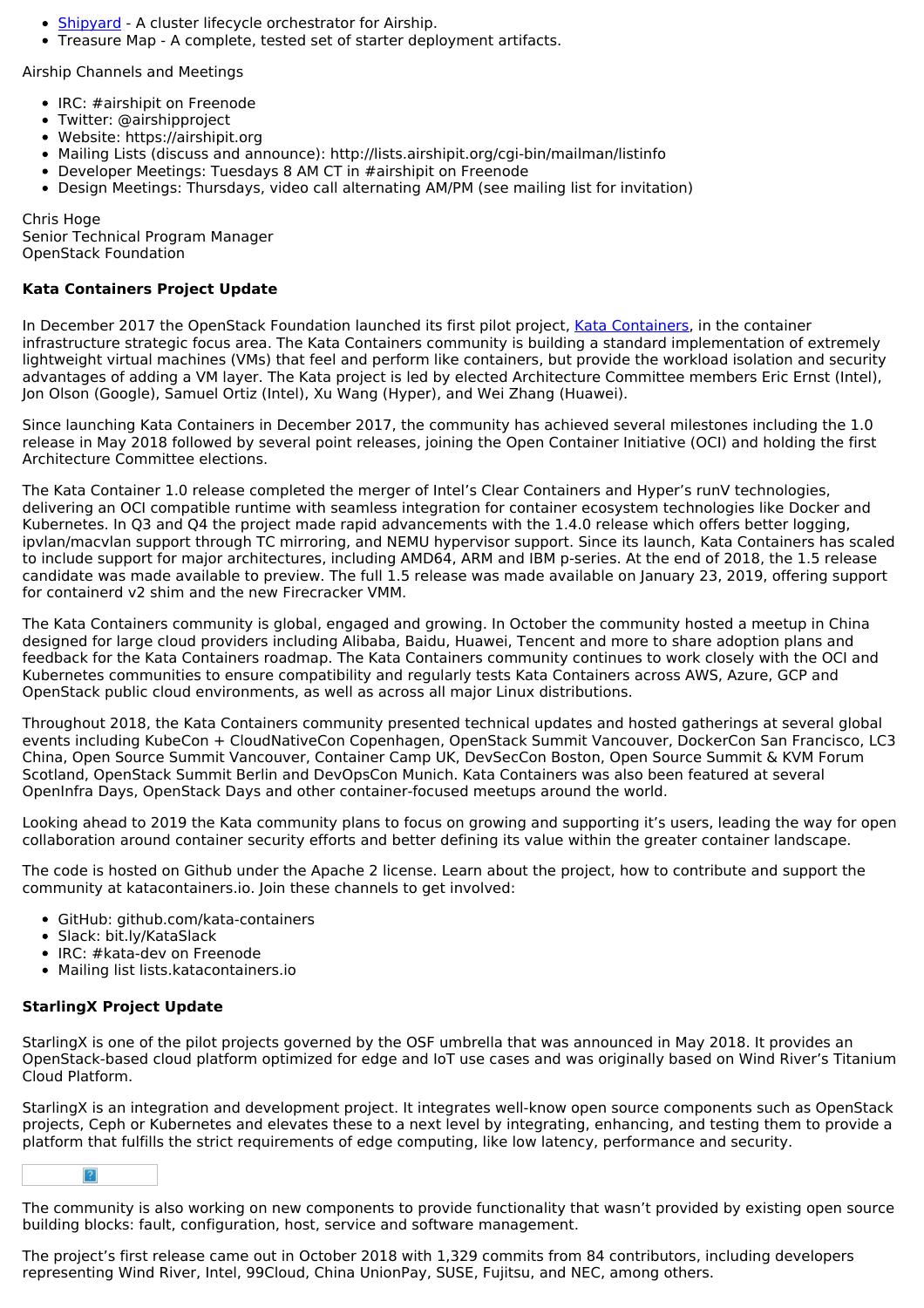The community is collaborating with several group and other communities such as the OSF Edge [Computing](https://wiki.openstack.org/wiki/Edge_Computing_Group) Group, several OpenStack project teams, the OPNFV Edge Cloud [Project,](https://wiki.opnfv.org/display/PROJ/Edge+cloud) [Akraino](https://www.akraino.org/) and more.

While the initial code base contains enhancements to some of the OpenStack components, the community is actively working with the project teams to upstream missing functionality. The StarlingX community has decided to move to the master branch of OpenStack by the next release and handle the tasks that aren't started yet as gaps to work on as a collaborative effort with the project teams.

The community is governed by the Technical Steering Committee (TSC) which currently has eight appointed members: Curtis Collicutt (INTERdynamix), Ana Cunha (Ericsson), Shuquan Huang (99Cloud), Ian Jolliffe (Wind River), Miguel Lavalle (Huawei), Brent Rowsell (Wind River), Dean Troyer (Intel), Saul Wold (Intel).

The TSC group will be extended to nine members through an election process where the open seat and four of the current seats will be up for election in the second quarter of 2019.

The code is hosted on Github under the Apache 2 license. Learn about the project, how to contribute and support the community at starlingx.io. Join these channels to get involved:

- GitHub: git.starlingx.io/cgit
- IRC: #starlingx on Freenode
- Mailing list lists.starlingx.io

Ildiko Vancsa Ecosystem Technical Lead OpenStack Foundation

#### **Zuul Project Update**

Zuul is an open source CI/CD platform designed for test-driven open source projects and software development organizations who need to gate against multiple projects and systems before landing a single patch. Since 2012, Zuul has been proven at scale as a critical part of the OpenStack development process. As more users and use cases emerged, the team has been decoupling Zuul from OpenStack-specific systems. In early 2018, version 3.0 was released and Zuul became an independent top level pilot project hosted at the OSF. This release marks a major rewrite that includes updates to improve general reusability of Zuul outside of the OpenStack project.



With the version 3.0 release, Zuul now supports Github as a code review platform, pre merge evaluation of job configurations, handling of secrets in a formalized and secure manner, job configurations expressed as Ansible playbooks, and native multinode job support. Additional improvements and features have been added since that release including a new dashboard system, enhanced job prioritization options, and build out of standardized job roles.

One major addition added after the 3.0 release is the support for Kubernetes managed test resources. This allows Zuul to run jobs in single use pods or namespaces provisioned by your existing Kubernetes cluster(s).

The Zuul team was present at Ansiblefest where there was significant interest in the tool. Beyond that conference, we've seen adoption in a wide variety of locations including OpenStack, BMW, leboncoin, GoDaddy, OpenLab, Ansible, and Wikimedia. Many of Zuul's users are also its contributors with contributions coming from the OSF, Red Hat, BMW, GoDaddy, Huawei, and GitHub.

Looking to the future and 2019 we expect that there will be efforts to add support for Gitlab as well as Pagure and Bitbucket. OpenShift support is in the pipeline and will build on the foundation set by the Kubernetes work, along with Nodepool drivers in various states of progress for Microsoft Azure, and Amazon Elastic Compute Cloud. Operationally we have plans to remove the current single point of failure for the scheduler process and manage job and queue state with the distributed database. This will make it easier to run Zuul reliably without downtime.

Zuul is free and open source software licensed under the Apache 2 license. If you would like to get involved join us:

- On the mailing list: zuul-discuss@zuul-ci.org
- On IRC: #zuul on Freenode
- Code review: https://review.openstack.org/#/q/project:openstack-infra/zuul+OR+project:openstack-infra/zuuljobs+OR+project:openstack-infra/nodepool

# **Press and Analyst Highlights**

Analysis shows that OpenStack Foundation news coverage comprised more than 82,000 total placements in 2018 and more than 99.7% was positive or neutral. Coverage was distributed globally (57.6% North America, 35.7% APAC, 6.7% Europe, by volume), as demonstrated by the following excerpts:

- "Today, [OpenStack's] a stable system that's the de facto standard for running private clouds. There's very little hype, but now there's lots of actual usage….OpenStack users now use the system to manage well over 10 million cores of compute power." —Frederic Lardinois, [TechCrunch](https://techcrunch.com/2018/11/15/totgesagte-leben-laenger-openstacks-new-focus-on-open-infrastructure-into-view/) (US)
- "In 2018 , the maturity of OpenStack is no longer a concern for users and businesses: because some of the world's largest companies have begun to deploy on a large scale – from telecommunications networks to research projects and technology providers themselves….In China, I see more and more companies combining OpenStack technology and applications, and [OpenStack adoption is] beginning to expand and deepen in multiple vertical markets. The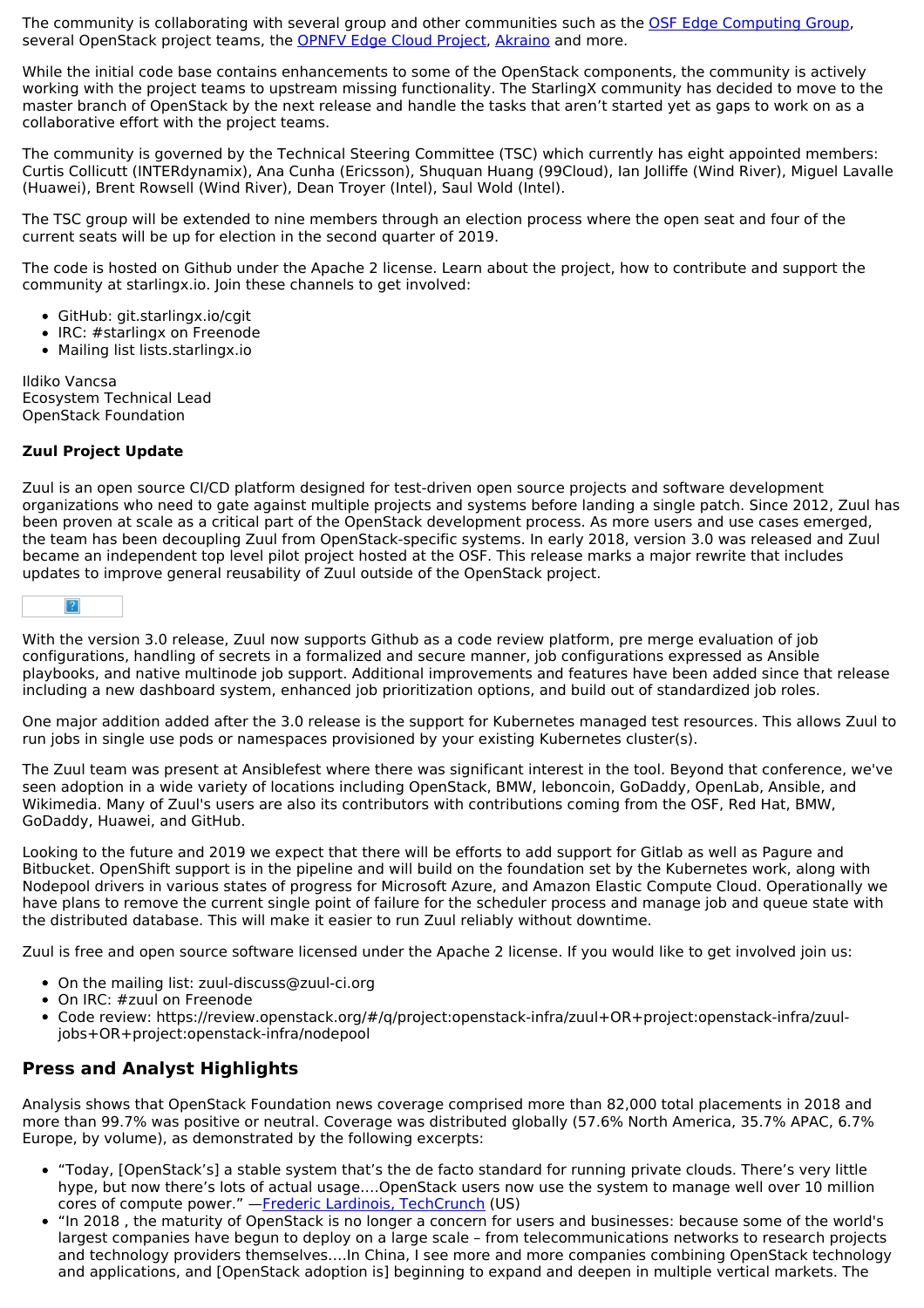telecom, finance, public sector, media and technology sectors are the key markets for [OpenStack."](https://blog.csdn.net/sunhf_csdn/article/details/84134524) - Sun Haofeng, CSDN (China)

"After Zuul and Kata Containers, the OpenStack Foundation has added two side projects to its OpenStack flagship project, in keeping with the Foundation's ambition to make the open source foundation an entity no longer centered on a single project, but rather a group of projects centered on "open infrastructure." These new projects, named Starling X and Airship, symbolize the transition to the "Open Infrastructure," a new strategic course of action for the foundation."—Cyrille [Chausson,](https://www.lemagit.fr/actualites/252452500/LOpenStack-Foundation-fait-de-la-place-a-ses-projets-annexes-hors-OpenStack) Le Mag IT (France)

The OpenStack Foundation conducted 26 private briefing sessions with analysts in 2018 in addition to hosting a half-day Analyst Briefing at the OpenStack Summit in Vancouver and a series of roundtables at the OpenStack Summit in Berlin. Analyst coverage of OpenStack Foundation projects in 2018 was widespread and predominantly positive, as illustrated by the following excerpts, and more can be found at openstack.org/analysts:

- "The numbers speak for themselves: More than 50% of the Fortune 100 use OpenStack,… And a third of global enterprise infrastructure decision makers see expanding the use of open source as a critical or high priority." — Forrester, "The I&O Pro's Guide to Enterprise Open Source Cloud Adoption, Q1 2018," March 2018
- Globally, 71% of service providers are either in production or plan to be in production with OpenStack in the next 12 months. That number goes up to 80% if you include respondents who plan to implement in the next 24 months. Large service providers (\$1bn+ revenue): 63% in production with 22% in POC or planning to implement in the next 24 months. —451 Research: Voice of the Service Provider. More data available in the full report; Al Sadowski, key analyst; May 2018
- "Nearly 70% of the organizations feel that OpenStack is vital to their cloud strategy to develop their existing KPI (key performance indicator). The increase in the demand for cloud-based solutions and services are driving the OpenStack service market globally." —OpenStack Service Market Research Report - Forecast to 2023, Market Research Future, June 2018
- "Examples of China UnionPay, China Mobile and China Railway leveraging OpenStack as a technology foundation to scale and transform their IT operations and, ultimately, achieve business outcomes have given the broader Chinese user community greater impetus to get a piece of the action." —Enthusiasm for OpenStack gives rise to new competitive forces in China, Agatha Poon, June 2018, 451 Research
- A recent report from CCW Research and approved by the Chinese Ministry of Industry and information technology named the top 20 private cloud providers in China. 4 out of the 5 top providers are OpenStack based companies, and 14 of the top 20 providers are based on OpenStack.
- "With Open Infrastructure, the foundation has set in motion a series of actions that, while not explicitly spelled out, would ultimately deliver an integrated stack of open source technologies functionally equivalent to commercial offerings from AWS, Microsoft, Alibaba and Google." — "Open Infrastructure is the OpenStack Foundation's next chapter," William Fellows, Al Sadowski, November 16, 2018
- "Kata Containers is an open source project that is designed to address the security concerns associated with containers, namely the shared kernel technology and how different workloads/environments can be isolated….Ovum considers that interest in Kata Containers will accelerate as the issue of successfully being able to isolate container workloads to the same degree that VMs can be isolated will become an issue for some market segments."—Ovum Market Radar: Container management platforms 2018/19.

# **Open Infrastructure Community Highlights**

# **Outreachy Internship Program**

Outreachy internships help people from underrepresented groups get involved by matching participants with established mentors working in open source communities. In 2018, a total of \$42,250 of funding from the OSF, Intel and Red Hat was contributed to the program, supporting seven OpenStack interns who completed the program successfully. Interns from Sri Lanka, Egypt, the United States, and Argentina worked on Ironic, Keystone, Qinling, and StoryBoard. We thank all volunteer mentors for helping Outreachy interns get involved with OpenStack!

Mahati Chamarthy Outreachy Program Coordinator

# **Travel Support Program**

The OpenStack Foundation helps key contributors who are unable to secure sponsorship to attend events by subsidizing or covering the costs for travel and accommodations. In 2018, the Foundation set aside a budget for each Summit and PTG, combined with donations from individuals from the community to fund this program.

- For the Dublin PTG in February 2018, 14 community members (11 men, 3 women) from 9 countries received travel funding. This was made possible by an investment from the Foundation of USD \$25,000 and 15 individual donations totaling USD \$650.
- For the Vancouver Summit in May 2018, 23 community members (17 men, 6 women) and 11 hotel only (7 men 4 women) from 12 countries received travel funding. This was made possible by an investment from the Foundation of USD \$60,000 and 42 individual donations totaling USD \$8,400.
- For the Denver PTG in September 2018, 10 community members (9 men, 1 woman) from 8 countries received travel funding. This was made possible by an investment from the Foundation of USD \$20,000 and 12 individual donations totaling USD \$550.
- For the Berlin Summit in November 2018, 18 community members (12 men, 6 women) from 10 countries received travel funding. This was made possible by an investment from the Foundation of USD \$30,000 and 40 individual donations totaling USD \$3,000.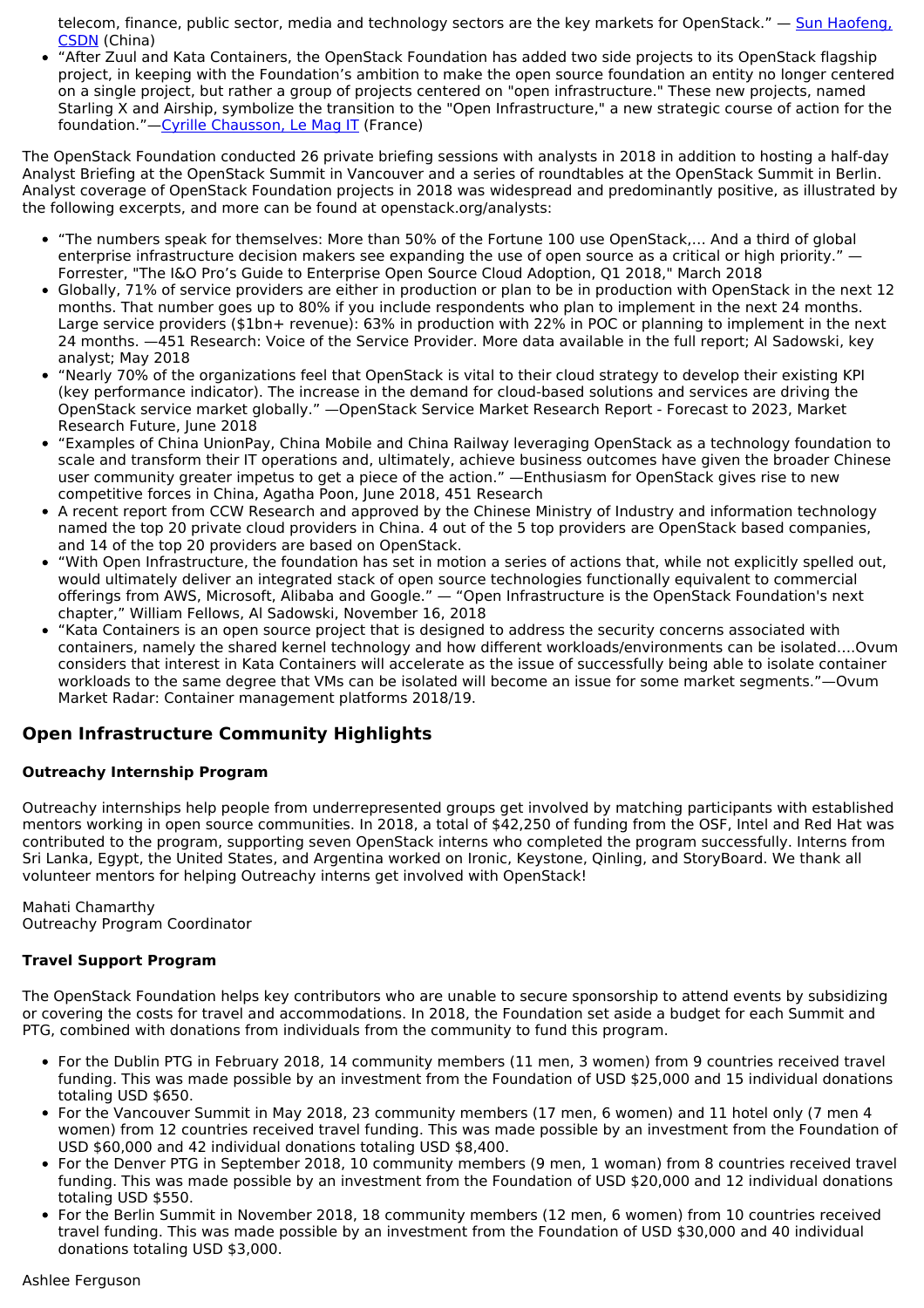# **Contributor Recognition & Support**

Every OpenStack release, we ask our community to nominate people for recognition of their contributions to the community. The recipients of these Community Contributor Awards are celebrated at a ceremony during the Summit. In Vancouver we recognized ten contributors: Adam Spiers, Marcos Sungaila, Clay Gerrard, Stacy Veronneau, Matt Riedemann, Mark Voelker, Jay Pipes, Father Vlasie, and Veronica Acosta. After the ceremony there was discussion about how to increase the visibility of these amazing contributors. In Berlin, we brought the Stein Community Contributor Award recipients up on stage during keynotes for extra recognition. Melanie Witt, Swapnil Kulkarni, Eric Fried, Lingxian Kong, Rico Lin, Fatema Khaled, Frank Kloeker, Julia Kreger, Andreas Jaeger, and Victoria Martinez de la Cruz.

The Contributor Portal continues to evolve and change along with our community. It has expanded to include information about how to get involved, resources for communicating with the community, and who our ambassadors and community managers are. It has everything a new or experienced contributor could want to know. We are working to reorganize all the information that is there to make it a more effective tool for contributors.

The [Contributor](https://docs.openstack.org/contributors/) Guide has also grown substantially, becoming even more invaluable for people getting involved in the community. Since it's being actively used during the OpenStack Upstream Institute training, the Code & Documentation Contributor Guide section has been filled out and now teaches readers all the basics of contribution. We also realized there were other groups of people we could help that wouldn't be interested in the Code & Docs, Operators, or User Contributor Guide sections and so we added two new sections: the Non-Code Contributor Guide and the Contributing Organization Guide. The Non-Code section, while just getting off the ground, will enumerate all the ways to get involved in the community that don't require knowledge of Python or how to develop OpenStack documentation, i.e. Mentoring, being a SIG chair or Working Group lead. The Contributing Organisation Guide is targeted at the management and decision makers at companies wanting to have employees work upstream and what they can do to avoid common roadblocks.

Kendall Nelson Software Engineer OpenStack Foundation

#### **OpenStack Upstream Institute**

[OpenStack](https://docs.openstack.org/upstream-training/index.html) Upstream Institute (OUI) educated more than 125 people this year on the basics of contributing to the community. OUI was held in four new countries across four continents bringing the training to new audiences. In addition to the normal, pre-Summit trainings, and OpenStack/ OpenInfra Day events, we brought the training to a university in Rio de Janiero with the help of Inovax.

In addition to new locations, we also tested a new format of running the training. Historically, the training has been primarily lecture based, but we continually struggled to keep students engaged and attentive. We now have expanded the Contributor Guide into a fully formed tool that we use in the trainings. The Contributor Recognition & Support section has additional details. Instructors introduce topics and then define an amount of time students have to read through the material before leading exercises to test retention of the material. This way students are more focused and can get more familiar with our documentation as the Contributor Guide holds many references that help navigating and finding information after leaving the training.

Kendall Nelson Software Engineer OpenStack Foundation Ildiko Vancsa Ecosystem Technical Lead OpenStack Foundation

#### **OpenLab**

OpenLab launched in 2017 with the goal of becoming a critical piece in the open source cloud ecosystem to test and improve support for the most popular Software Development Kits (SDKs), platforms like Kubernetes, Terraform, Cloud Foundry and more on OpenStack. OpenLab has been a great success within its first year and we look forward to much more success in the coming year and beyond.

OpenLab now currently provides infrastructure, supports, or coordinates with OpenStack SDK for many popular programming languages:

- Go gophercloud
- PHP php-opencloud
- Java openstack4j
- JavaScript pkgcloud
- Python openstacksdk
- Ruby fog-openstack
- Rust rust-openstack

OpenLab's infrastructure footprint started with VMs in the cloud from partners VEXXHOST and Deutsche Telekom. Both of these partners have been critical over the past year and deserve a great deal of credit for being available and responsive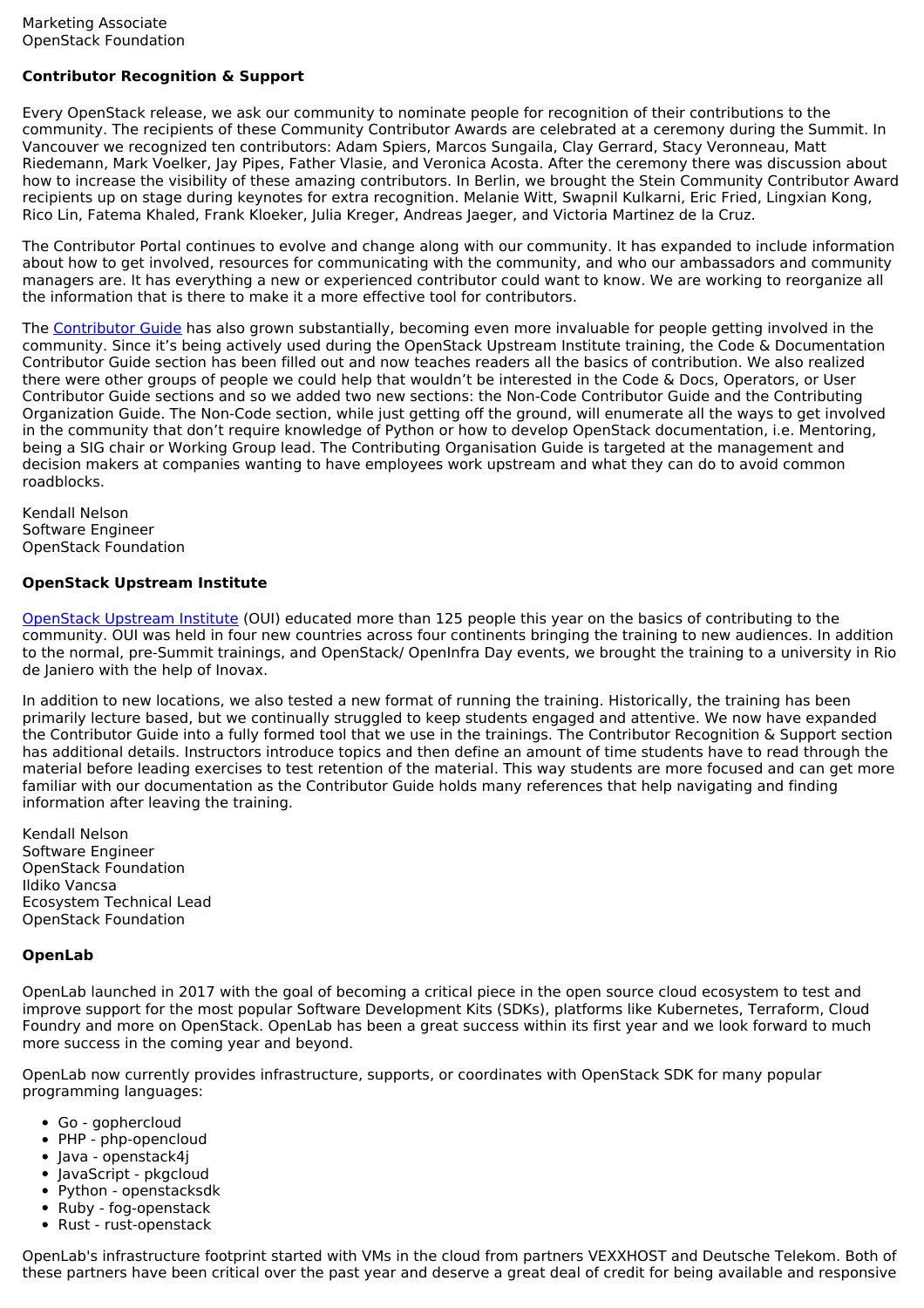to ensure OpenLab community members were free from focusing on "keeping the lights on."

In addition to VEXXHOST and Deutsche Telekom OpenLab now partners with ChameleonCloud, CloudLab, and Massachusetts Open Cloud in the academia space. CityNetwork, SWITCH, Linaro, ARM, and Packet have also decided to partner with OpenLab over the past year allowing test/use/integration requests/cases to span multiple clouds, architectures, and geographies. OneLab, Geni, and FIT IoT have also granted OpenLab usage which has opened access to thousands of federated devices across the globe for IoT, BigData, HPC, SDN, AI, and ML use cases to be created within OpenLab. We discussed working to increase the footprint of OpenLab infrastructure and we believe we have done well with the help of these partners and expect more to come.

Melvin Hillsman Open Source Community Manager Huawei

# **Event Highlights**

#### **OpenStack Summit Vancouver and OpenStack Summit Berlin**

In 2018, the OpenStack Summits attracted a combined audience of more than 5,000 attendees. The Summits were held in Vancouver and Berlin where we saw attendance grow from Sydney (November 2017) to Vancouver in May and again in Berlin in November. The most notable demographic shift among Summit attendees was an increased representation of operators, architects and sys-admins compared to previous events where upstream developers and business professionals had historically been the most represented groups.

From a 5G demo from AT&T to an edge computing case from Oerlikon ManMade Fibers and even an OpenStack and containers use case from Progressive Insurance, the 2018 OpenStack Summits spotlighted users with emerging use cases in production. The Vancouver and Berlin Summits also saw a notable shift in the content that was presented off of the keynote stage. Each event had breakout sessions that represented more than 30 open source projects, which was a significant change to previous Summits where almost every session was related to OpenStack.

# **OpenDev CI/CD**

In May, the Foundation hosted the OpenDev CI/CD event that ran for two days in parallel with the the OpenStack Summit Vancouver. It was a focused event for users and developers that was structured to have an impact on future development and integration efforts. The program consisted of only a few keynotes and presentations, so the event was primarily comprised of collaborative, working sessions with technical debates, demos, shared note-taking and opportunities to carry forward the work in the spirit of open source.

The content programming was a collaborative process completed by community experts in open source CI/CD from Spinnaker, Jenkins, XCI, Mesos, Zuul, TravisCI and more. Sessions featured speakers from Google, DC/OS, Ericsson, the University of Washington and more. View the OpenDev CI/CD keynotes at 2018.opendevconf.com. Mirantis was the headline sponsor for OpenDev CI/CD.

Claire Massey Senior Programs Manager OpenStack Foundation

# **Project Teams Gatherings (PTGs) and Forums**

The OSF organizes two types of in-person contributor events to facilitate the development of the open source projects it supports.

The first event is the Forum, which happens within the OpenStack Summit. This event helps fulfill the "open design" aspect of the Four Opens: software design should not be done behind closed doors by a separate group of developers; it should be done publicly and include as many individuals, organizations, users as possible. In the Forum, specific topics are discussed, trying to gather as much input and feedback from the widest cross-section of our extended community. Over 2018, we held Forums in Vancouver in May, and Berlin in November: a total of 164 sessions!

The second in-person event is the Project Teams Gathering (PTG). The various teams and groups in our community need in-person time to define priorities, solve complex issues, iterate quickly or build social relationships. The PTG format gives them space and time, which each team can use however they see fit, resulting in a highly productive work event. Over 2018 we organized two PTGs: one in Dublin in March (which ended up with a lot of us snowed in as Ireland got unexpected weather) where 56 teams joined, and one in Denver in September where we had 50 teams join.

One issue with running PTGs at completely different times from Summits was the difficulty to justify going to four events per year internationally to follow our projects. As a result, in 2019 a different trade-off will be tried: the PTGs will be colocated with Summits (and therefore Forums). This should reduce the number of travels required, at the expense of making a long work week. We hope to see you there!

Thierry Carrez VP of Engineering OpenStack Foundation Kendall Nelson Software Engineer OpenStack Foundation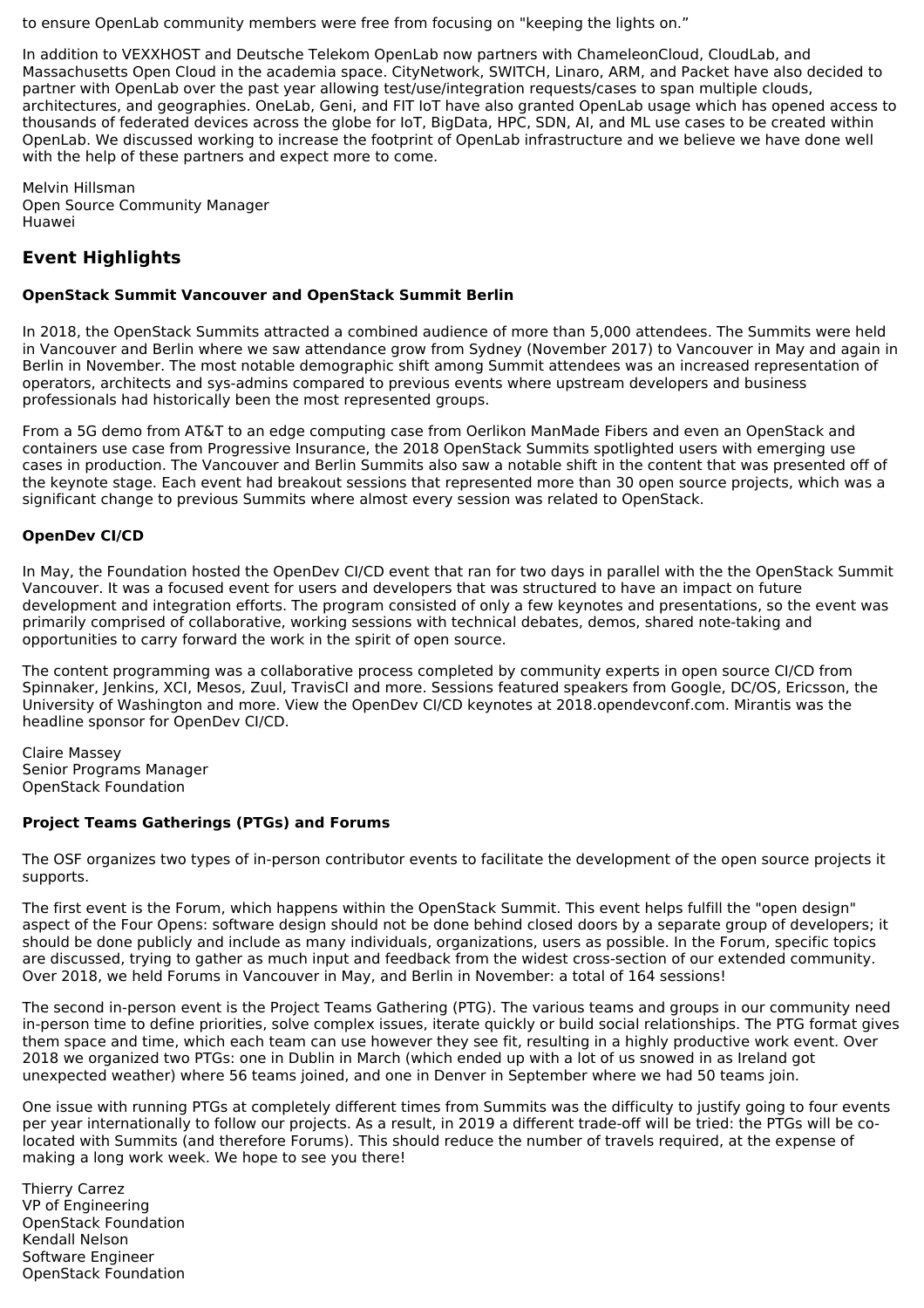#### **OpenStack Days / OpenInfra Days**

In 2018 the community organized a total of 11 OpenStack/OpenInfra Day events in Brazil, China, Hungary, Italy, Japan, Korea, Nordics, Poland,Taiwan,Thailand and Vietnam, reaching more than 6,000 attendees. Five of the community-led events piloted OpenInfra Day branding to further encourage cross-community collaboration, content, and attendance. These regional events are organized and hosted by the local community over one or two days and typically include keynotes, breakout sessions, upstream training, and even workshops. These events continue to gather local open source developers and users to collaborate, share use cases, and discuss open infrastructure.

Denise Ridolfo Marketing Contractor OpenStack Foundation

# **A Word from OSF Platinum and Gold Members**

#### **AT&T**

"AT&T continues to both grow our operation of OpenStack at scale, but also maintain our active collaboration in the community to improve and extend OpenStack. In 2018 AT&T maintained a top 10 contributor ranking in both the Rocky and Stein releases. In collaboration with SKT and Intel, we worked with the OpenStack Foundation to initiate a pilot project, Airship. At the Berlin summit, the Airship team delivered the 1st release candidate of Airship for expanded community feedback and engagement. Airship, and another AT&T initiated project, OpenStack-Helm, are serving as the foundation for AT&T's delivery of OpenStack Network Clouds, that are powering AT&T's 5G Core."

Ryan van Wyk

#### **Ericsson**

"The OpenStack community and Foundation continue to be an important component of the information and communications technology and infrastructure ecosystem. Ericsson sees OpenStack continue to play an important role across the 5G ecosystem, in conjunction with our edge and container technologies, providing a complete end-to-end virtualization solution for next generation networks. At Ericsson, we continue to support the Foundation and community through code contribution, sponsorship and event support throughout the year."

Christopher Price

#### **Rackspace**

"In the early days of OpenStack, our goal was simply to compile a set of working services that could boot a VM with storage and network connectivity. Less than a decade later, OpenStack is so pervasive, we find ourselves operating OpenStack for enterprise workloads and applications we couldn't have possibly envisioned in 2010. As OpenStack grows beyond itself, we couldn't be prouder of our contributions or more excited about the future of open infrastructure and Rackspace's role."

Justin Shepherd

#### **Red Hat**

"Red Hat is proud of our continued collaboration with users, operators, and contributors as members of the OpenStack community during 2018. The platform continues to mature, and we see the value it delivers every day for our hundreds of customers that depend on OpenStack for their business-critical needs. Increasingly, we're seeing the technology, the community, and the OpenStack Foundation embracing the role of integration engine for infrastructure from the datacenter to the edge. We're looking forward to 2019 being the year of Open Infrastructure, and making yet more strides towards realizing Red Hat's vision of an Open Hybrid Cloud."

Mark McLoughlin

#### **SUSE**

"SUSE is proud of our continuing commitment and contributions to OpenStack – the project, the community and the Foundation – and of the many things that we have accomplished together as a wider community. Members of the SUSE team collaborate, support and provide leadership through Special Interest Groups (SIGs), as Project Team Leads (PTLs), reviewing code, code contributions, as board members and more. In addition to this, we will continue to provide free OpenStack training at the Open Infrastructure Summits. SUSE continues to expand our commitment and contribution to the community through efforts to support new open infrastructure projects including StarlingX and Kata Containers, as well as more established projects such as Kubernetes and Ceph."

Alan Clark

#### **99Cloud**

"As the saying goes, "The man who moves a mountain begins by carrying away small stones." From 2012 through the present day, the way 99Cloud supports OpenStack growth is by taking small steps, including code commitment upstream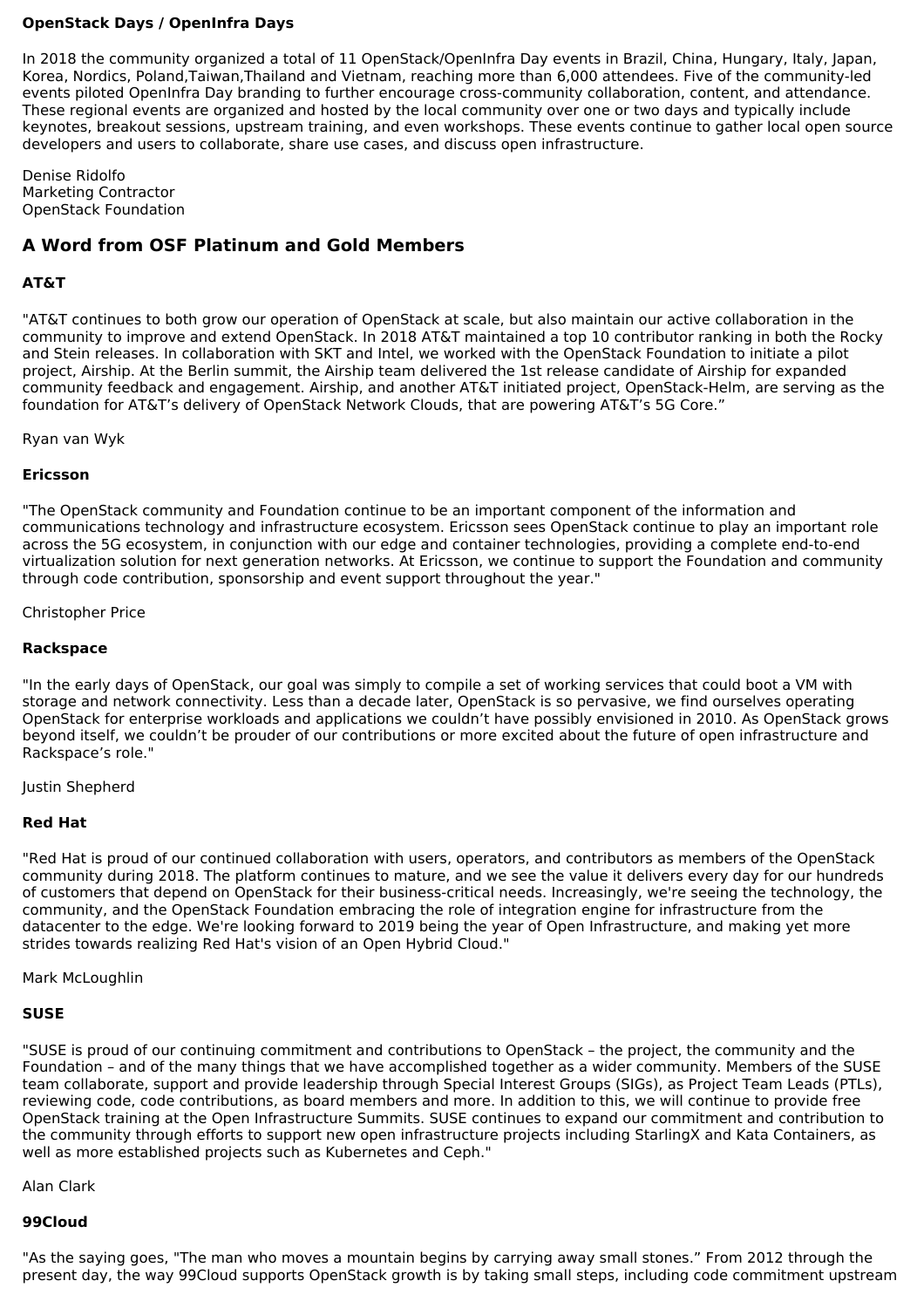and projects landing in real world. Now we have become one of the top five code contributors, and our deployments covered almost half of top 100 Chinese companies. In 2018, we are very happy to see the new vision defined by Foundation to "Open Infrastructure". We engaged in the launch of StarlingX, are committed to Airship, and will implement edge projects with both of them. We believe that OpenStack will play a more and more important role in the future and show its real power to this world."

Kai Li

# **City Network**

"OpenStack is not only the key platform software for all of City Network's cloud services, it has become the true alternative for our enterprise customers in an ever more centralized cloud world. City Network continues to invest heavily in the success of OpenStack by engaging in various ways. In addition to contributing more from a technical aspect, our events such as OpenStack Days Nordics continue to grow and show a very positive momentum. We spend time both from a board level but also running working groups such as the Public Cloud Working Group. A large addition during 2018 was our online training courses for both operating as well as using OpenStack."

Johan Christenson

# **Dell EMC**

"As a leader in open infrastructure, Dell EMC has been a Foundation Gold Member from the start and participated in the community since Essex and heavily contributed both on the board and in many projects including Cinder, Manila, Ironic, Nova, TripleO, and Refstack. We plan to continue participating in the OpenStack community and running OpenStack meetups in Austin and Boston."

#### Arkady Kanevsky

#### **EasyStack**

"In order to drive greater adoption towards OpenStack, EasyStack not only contributed to OpenStack community projects as upstream developers but also participated actively in the OpenStack Foundation programs. Since its inception, an excess of 500 enterprises and organizations have benefited through the usage of EasyStack cloud platform solutions. As part of EasyStack's long term productization roadmap centered around OpenStack and its adjacent technologies, the newly launched cloud-ready hyperconverged ECS Stack and the flagship enterprise cloud ECS products complement each other seamlessly: enhancing OpenStack's application services and solution scenarios, at the same time extending industry market growth."

Changbo Guo

#### **FiberHome**

"We have continuously contributed to the OpenStack community and become Core and PTL in main projects throughout 2018. Also, we sponsored the OpenInfra Days China and took part in Berlin Summit where our engineer did a topic sharing. In the future, we are devoted to promoting OpenStack techniques and making it into practice in China."

#### Eileen Zhang

#### **Inspur**

"Inspur is committed to providing users in China and around the world with agile, efficient, secure, and industry-specific OpenStack cloud computing solutions. It helps a lot of industry customers building cloud with OpenStack, especially for some large one with a single region of more than 1,000 nodes. Inspur actively contributes in core projects(Nova, Cinder, Neutron etc.) as well as new projects such as Kata Containers. Inspur is also extending OpenStack to support advanced virtualization capabilities, large-scale monitoring, business support management etc. In the coming year, Inspur will promote the integration of OpenStack with AI, big data infrastructures and achieve more OpenStack deployments."

Kaiyuan Qi & Zhiyuan Su

#### **NetApp**

"Having been involved in the community since its inception, NetApp has had the opportunity to observe adoption cycles through both the lens of our customers and in the course of our own deployment. We've had the privilege of working with many of the largest OpenStack users globally and our own business metrics indicate continued growth in the scale and depth of their deployments. Much of that has hinged on the core projects having become significantly more deterministic, feature rich, and mature. While perhaps not well known beyond NetApp, our own Global Engineering Cloud (the dev & test environment for our flagship products) has been OpenStack based for several years. That continues as we've layered in container capabilities. We're eager to participate in the continued evolution of classic IaaS as it meshes with the Kubernetes world. Satisfying our own internal requirements as well as those of our customers increasingly demands full spectrum consideration across individual project and community boundaries. The expansion of the OpenStack Foundation to foster harmonization of all Open Infrastructure is exciting for its potential to pragmatically accomplish that."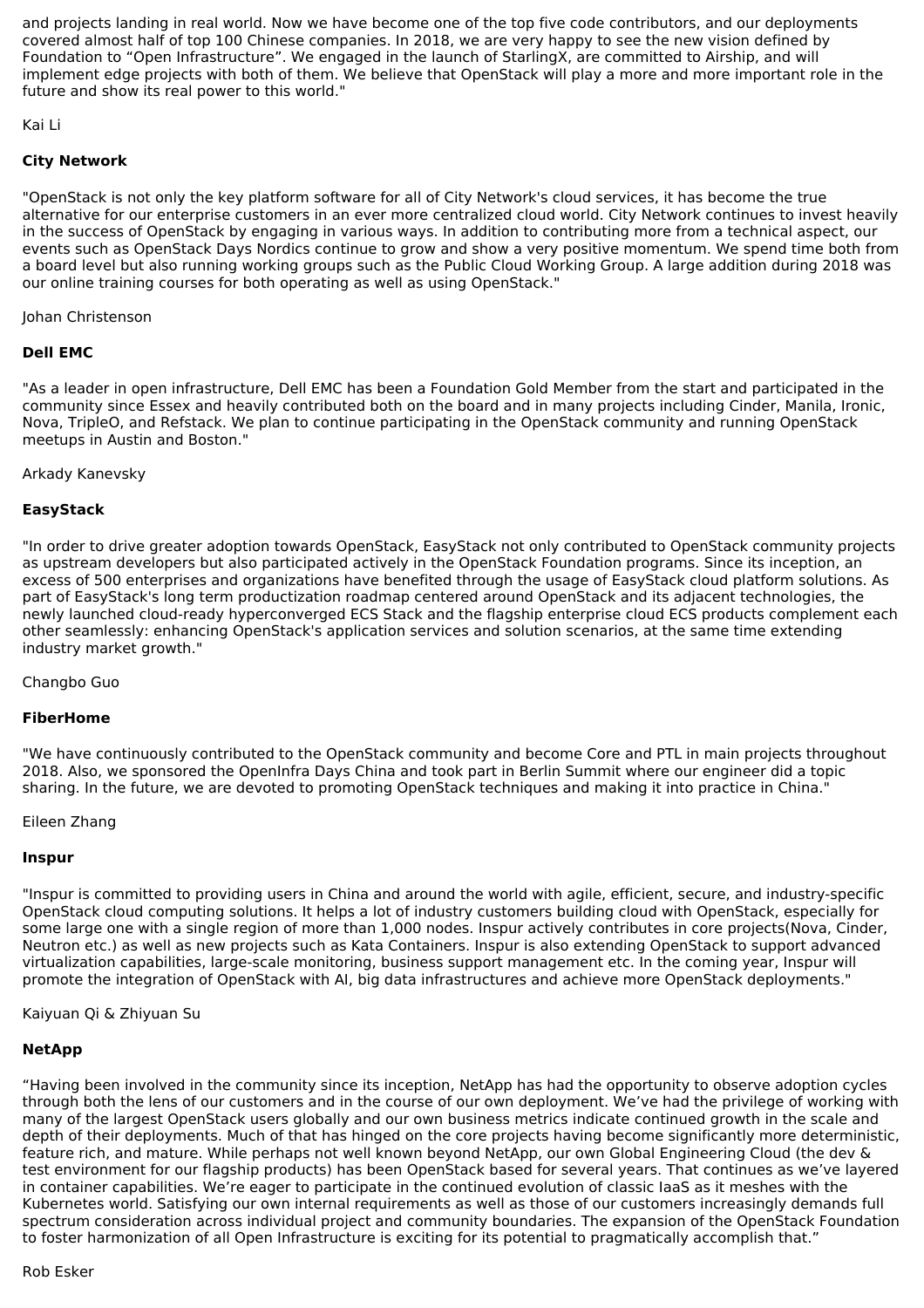#### **UnitedStack**

"We are continuously working with our customers and contributing to TripleO, Kolla, and Puppet to leverage the deployment and operation ability to landing mass of production OpenStack clusters in a wide of industries. In addition, we also follow those core projects like Nova, Cinder, Neutron, Ceilometer, Gnocchi and improve their stability."

Ning Yao

# **OpenStack Working Group & Special Interest Group (SIG) Updates**

# **Meta SIG**

The Meta Special Interest Group (SIG) is supporting cross-project work by encouraging SIGs to be formed and discussing SIG best practices. Over the last year, our focus was on removing artificial barriers between contributors with an operator background and contributors with a development background. To that effect, the openstack-dev, openstack-operators, and openstack-sigs mailing-lists were merged into a single openstack-discuss mailing-list where all discussions between OpenStack contributors happen. Five new SIGs were created (First Contact, K8s, Operations Docs, Resource Management, and Upgrade SIG) and two existing workgroups were turned into SIGs (Extended Maintenance, and Security). For the coming year, the Meta SIG will focus on defining best practices, in particular in how to feed back SIG output into development priorities.

# **API SIG**

The API-SIG is the home for discussion on all issues related to the development and use of APIs in the OpenStack ecosystem. While it has always provided guidance to developers of APIs, we are now moving toward also involving consumers of APIs, such as those who are developing SDKs to work with OpenStack. This will include not only SDK design guidance, but also helping to shape the development of SDK validation testing.

# **Extended Maintenance SIG**

The Extended Maintenance SIG was created after the OpenStack Summit Vancouver to bring together the efforts of the developer, operator and vendor communities for maintaining the various stable branches. Recently the Ocata release was transitioned to Extended Maintenance giving the operator and vendor communities the first opportunity to engage with the stable teams to keep Ocata viable. The single largest challenge for Extended Maintenance SIG is attracting people willing to commit their time, and their employers time, to learning what is required to keep the stable branches functional.

# **Operations Docs SIG**

The Operations Docs SIG was just recently formed as an owner of some documentation that no longer had an owner but was consistently brought up in the operator community as being a valuable resource. Providing an official SIG to own the content allowed the content to continue to be maintained as code, but with new owners and to continue to publish to the central website (a previous plan of just consigning the docs to an open community wiki didn't work).

This SIG has restored the content for operations-guide, ha-guide, and arch-design. They are now being updated, but are still a bit stale. The team will be working towards making updates or helping solicit updates from the community to refresh these guides and add new material.

Over the next six months we hope to raise awareness of these docs and promote involvement. We need operators and those interested in these areas to help contribute updates.

# **Fog/Edge/Massively Distributed Clouds**

From October 2016 through May 2018, the Fog/Edge/Massively Distributed Clouds (FEMDC) SIG provided guidelines and recommendations on how to address fog/edge computing use cases through the OpenStack ecosystem.

The FEMDC SIG advanced the topic through debate and investigation of requirements for various implementation options. The last contributions of the group have addressed:

- The characterization of expected capabilities regarding the identified use-cases
- The evaluation of AMQP Alternatives to better satisfy network specifics of edge infrastructures through a collaboration between Inria, Orange Labs, and RedHat.
- An evaluation of the Cockroach DB as a shared backend across several keystone instances in an edge context.

All these works have been presented either during the Vancouver Summit or publications. Further information available on the FEMDC wikipage. Following the new vision of the OSF as well as the creation of a larger group dedicated to edge challenges in general (across different cloud/container stacks), it has been decided to suspend the FEMDC activities until further notice.

# **Security SIG**

2018 was a first for the Security SIG, which had previously operated as a project that maintained a set of security-related projects (anchor/bandit/syntribos/tatu). The Security project made the transition into becoming a SIG at the very end of 2017. During 2018, the Security SIG held weekly meetings in IRC and had representation at the various PTGs and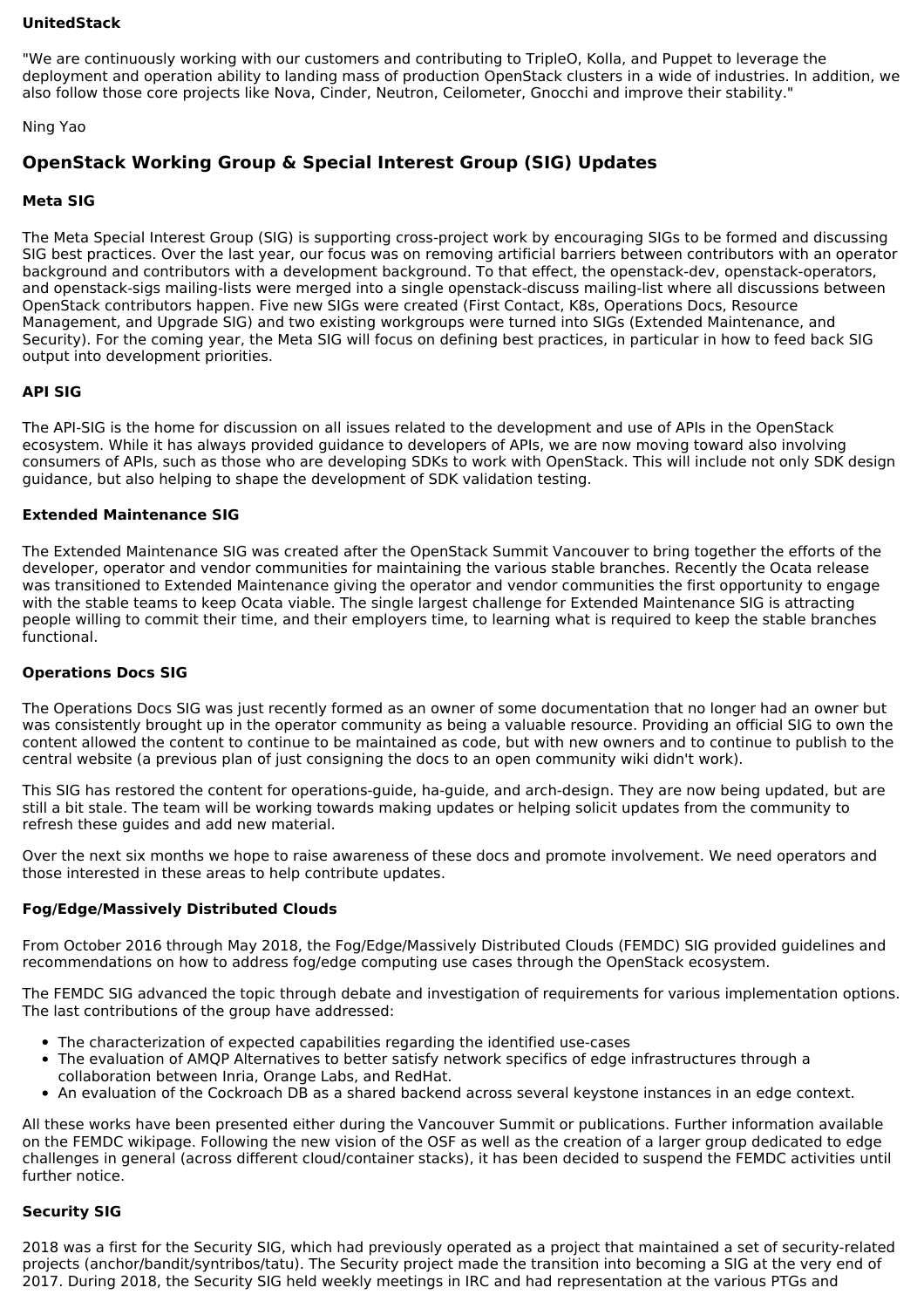Summits.

The software activities of the Security SIG saw a few changes during 2018:

- Bandit, the python security scanning project was migrated from under the OpenStack umbrella over to the PyCQA repository, where it is still maintained by those active in the Security SIG and has the added benefit of greater visibility from those who are highly active in the Python community
- Tatu (SSH as a Service) was introduced at the Dublin PTG and presented at the Vancouver Summit
- Anchor (Ephemeral PKI) project was retired towards the end of 2018

OpenStack security advisories are also maintained under the Security SIG, the OpenStack Security Advisories (OSSA) and the complementary OpenStack Security Notes (OSSN). These are primarily maintained by the Vulnerability Management Team (VMT). During 2018, there were two instances of reported OSSAs, both can be found [here.](https://security.openstack.org/ossalist.html) In both cases, the VMT worked closely with the affected project to triage and fix the issue in a timely manner. Another update to note is the keystonemiddleware project was added in 2018 to the list of projects that are maintained under the VMT for security vulnerabilities.

One of the Security SIGs goals for 2019 is to help with identifying security-related cross-project efforts as development priorities within the community. The Security SIG would help by promoting the effort and working alongside the involved projects to drive effort forward.

More detailed information about the Security SIG can be found on the wiki: https://wiki.openstack.org/wiki/Security-SIG

# **First Contact SIG**

The First Contact SIG has continued to grow and evolve over the past year; with two more members, a complete list of project liaisons, and regular biweekly meetings, our influence in the community has continued to expand. In the beginning we took a passive approach to helping potential contributors. We waited for questions on the mailing lists and on IRC and would respond when we saw this. Since then, we have started engaging people in more places and more actively. We've taken on monitoring parts of ask.openstack.org for questions about how to get started contributing. We do regular reviews of patches with 'Welcome New Contributor' messages on them to ensure they are getting enough attention from us and the project teams. We have also taken to reaching out to contributors that look like they might be struggling finding a place to get involved. Anywhere we can engage with people looking for contribution help, we do.

Another larger effort we've been driving is the Contributing Organisation Guide. This guide is a collection of the bare minimums to make an effective community contributor that's targeted at the management and decision makers at companies. There are a variety of road blocks that arise internally that make contributing upstream difficult. As a SIG, we decided to collect these roadblocks and form a guide to help companies avoid the stress of finding these blockers on their own and make new contributors effective from the start.

The First Contact SIG, along with the Upstream Institute team, has also been involved in the ongoing growth and evolution of the Contributor Guide and Contributor Portal.

# **OpenStack SIG-K8s**

OpenStack-SIG-K8s is a cross-community SIG, with representation within the Kubernetes community as K8s-SIG-OpenStack, with the goal of promoting integrations between OpenStack and Kubernetes in three major ways:

- OpenStack as a host platform for Kubernetes
- Kubernetes as a host platform for OpenStack
- OpenStack providing a set of standalone services (storage, identity, networking) for Kubernetes.

Over the last year the SIG has had cross-community representation at every OpenStack Summit, OpenStack PTG, and KubeCon, with multiple presentations and working sessions. We've had several major accomplishments, including:

- Publishing a new whitepaper, "Leveraging Containers and OpenStack: a Comprehensive Review". https://www.openstack.org/containers/leveraging-containers-and-openstack/
- Including OpenStack in the CNCF CI/CD dashboard, a application for testing CNCF projects on various host-cloud platforms. https://cncf.ci
- Reporting conformance testing of the OpenStack cloud provider for Kubernetes to the Kubernetes community test grid. https://testgrid.k8s.io/conformance-cloud-provider-openstack
- Four releases of the external OpenStack cloud provider. https://github.com/kubernetes/cloud-provideropenstack/releases
- Qualifying OpenStack Magnum for the Certified Kubernetes conformance tradmark. https://www.cncf.io/certification/software-conformance/
- Initial work on a provider implementation of the new Cluster API. https://github.com/kubernetes-sigs/cluster-apiprovider-openstack

In addition to this work we have also collaborated with other Kubernetes SIGs, most notably with Chris Hoge as a co-lead in SIG-Cloud-Provider, with a focus on establishing quality and documentation standards for all Kubernetes cloud providers, as well as a plan to remove all cloud-provider code (both OpenStack and otherwise) from the main Kubernetes source tree.

Our major efforts for 2019 will include:

Continuing development and synched releases of the OpenStack cloud provider for Kubernetes.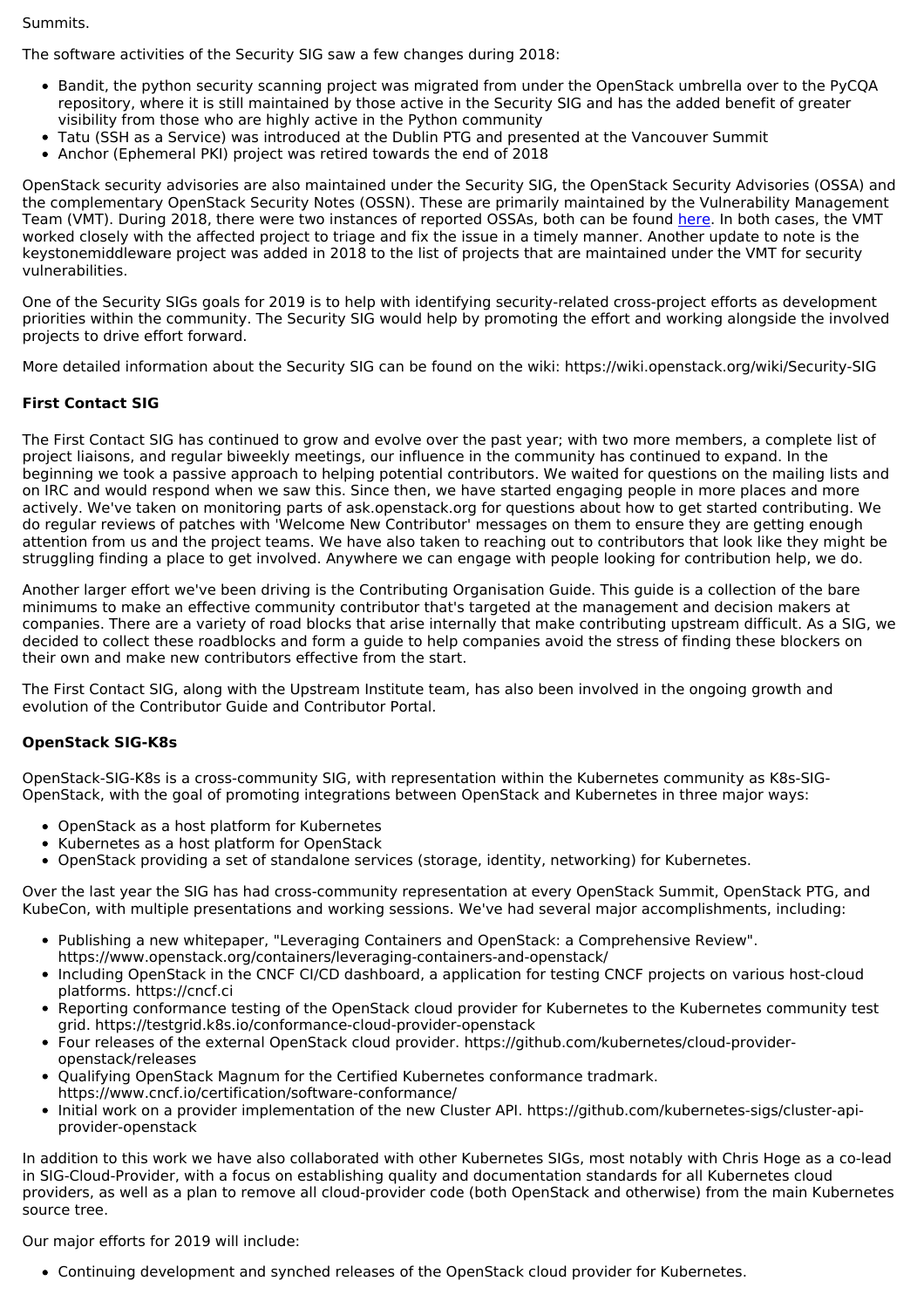- Removal of the in-tree provider by end of year and coordinating transition to the external provider with projects such as Magnum.
- Coordinating talks and working sessions at OpenStack and Kubernetes events.
- Assisting the Kata Containers team in extending MiniKube (a dev-stack like sandbox for Kubernetes testing and development) in using Kata as a container runtime add-on.
- Completing development of an autoscaler driver. https://github.com/kubernetes/autoscaler/issues/734
- Releasing stable drivers for the Cluster API project, both for virtualization and bare metal.

That final goal is one of the most strategic for the coming year. The Cluster API project, part of K8s-SIG-Cluster-Lifecycle, is an extension to the Kubernetes API that can install and manage the lifecycle of Kubernetes on different cloud platforms using one API. It is projected to become the standard way to install and maintain Kubernetes clusters. It is important for installing Kubernetes on a traditional OpenStack virtualization cloud (Keystone-Nova-Glance-Neutron-Cinder), but is also a tremendous opportunity to position standalone Ironic as an effective project for managing bare-metal Kubernetes clusters.

We would like to thank Davanum "Dims" Srinivas for his work in coordinating development, Melvin Hillsman for setting up testing on OpenLab, and Mohammed Naser for securing test infrastructure for this work on Vexxhost.

#### **Resource Management SIG**

The key motivation of the SIG is to align the data model across IaaS and PaaS platforms so that users could have a unified way of utilizing resources. By the end of 2018 there is a good process at Cyborg project side on refactoring DB objects, and we have also had numerous conversation throughout the year in Kubernetes community regarding heterogeneous resource management.

We have a good understanding now for the status quo and will kickstart Resource Management SIG activity starting 2019 with a new project in Kubernetes and Cyborg's Stein release, and also will look at Placement and Kube-sched for more general data model alignment possibilities.

#### **Scientific SIG**

The Scientific SIG is dedicated to representing and advancing the use-cases and needs of research and high-performance computing (HPC) with OpenStack. It's also a great forum for cross-institutional collaboration.

The SIG Objectives include:

- HPC/HTC Infrastructure
- Research Data Infrastructure
- Application Infrastructure
- Social Infrastructure
- Identify common causes
- Create opportunities for the scientific community to engage the wider OpenStack community, i.e. industry

Activity areas in the completed cycle include:

- Gathering best practice for controlled access to sensitive data
- Federated cloud use cases and advocating specific requirements for academic federations.
- Cloud-native deployment of OpenHPC clusters on OpenStack
- Cloud-native deployment of BeeGFS
- OpenStack Ironic use cases, eg boot-to-ramdisk and boot-from-Ceph-RBD
- OpenStack advocacy at other conferences, like SuperComputing
- The social infrastructure sharing knowledge and making connections generally!

In recent cycles new chapters have been added to the OpenStack/HPC book (https://www.openstack.org/assets/science/CrossroadofCloudandHPC.pdf). However, no additional content was generated in this cycle.

#### **Self-Healing SIG**

In its first year, the Self-healing SIG has been primarily focused on bootstrapping the infrastructure and processes for collaboration, building engagement through both online and face-to-face collaboration, and sharing knowledge and experience by documenting the status quo. We have a wiki describing the SIG's mission and scope, a StoryBoard project tracking all activities, a git repository for sharing ideas, knowledge, and code, templates for use cases and technical specs, published documentation with a small but growing number of use cases, a #openstack-self-healing IRC channel with fortnightly meetings, a list of volunteers acting as liasons between the SIG and specific OpenStack projects, and a list of integration points between relevant projects.

BoF / working group sessions have been consistently well attended at each Forum and PTG, although self-healing is still a young topic within OpenStack, currently driven more by developers than by operators and end-users. Therefore one major ongoing goal is to collect feedback from operators on what they see as the major pain-points in this space.

On the technical side, some very promising technical work is proceeding. In particular, integrations with Vitrage (for root cause analysis) and with Heat (for automating self-healing workflows) are expanding to involve projects such as Monasca, Mistral, Aodh, Zaqar, and Trove. Consensus was finally reached on an initial direction for implementing health-check APIs within oslo.middleware, and coding work has consequently started. Finally, a new project Fenix has been launched to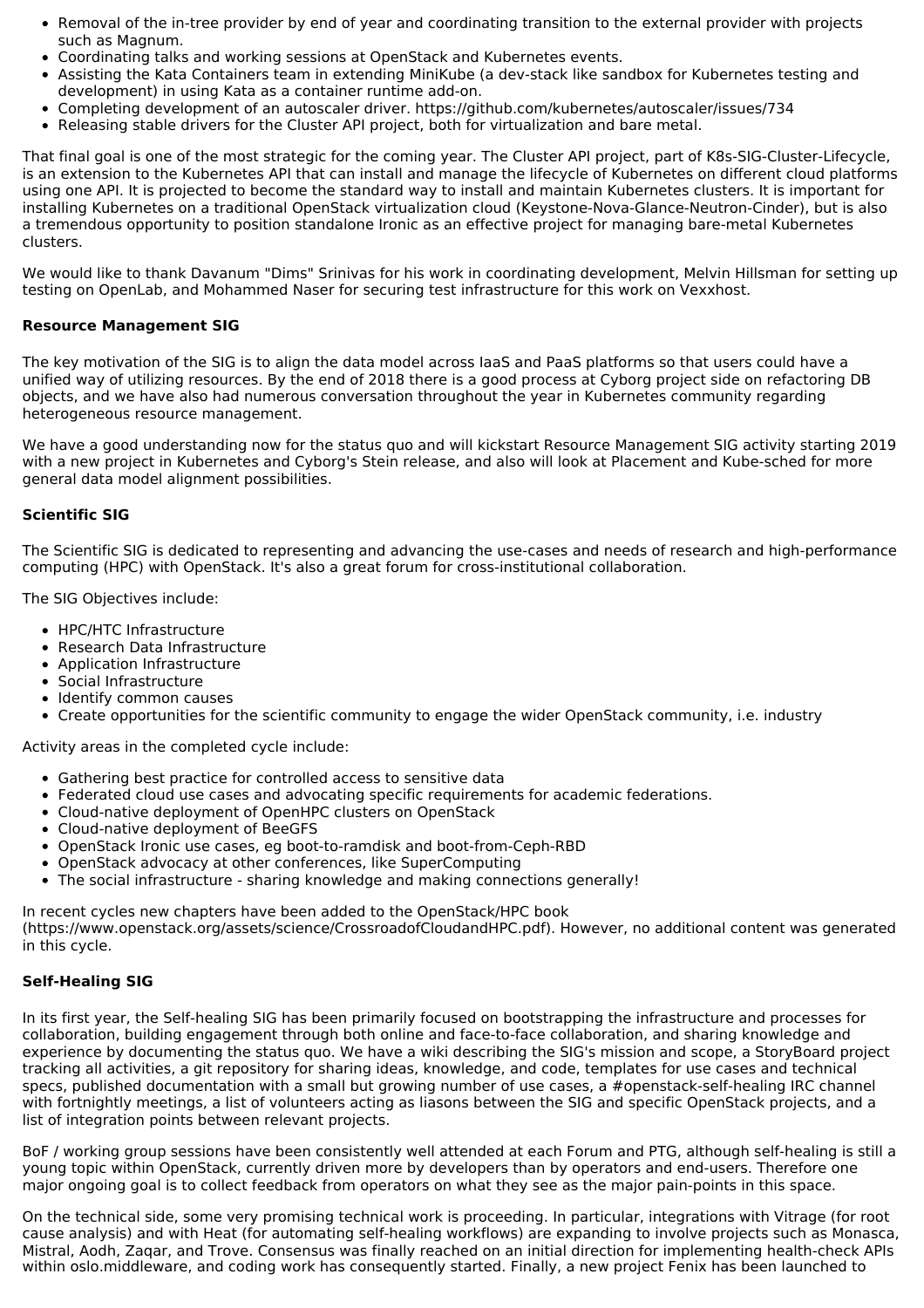cover rolling infrastructure maintenance, upgrade, and scaling.

Anyone with an interest in self-healing within OpenStack is warmly encouraged to participate via any of the communication channels, even if only as an observer, or a contributor of ideas / experiences. All information can be found at the SIG's homepage: https://wiki.openstack.org/wiki/Self-healing\_SIG

# **Public Cloud Working Group**

In late 2016, representatives from public cloud providers underpinning their business on OpenStack recognized the value of collaborating and presenting requirements as a group. The working group was made official spring 2017.

Members represent public clouds from New Zealand "down under" to Sweden in northern Europe. The group meets every week on IRC and in person at Summits and PTGs to define new goals and focus areas for the upcoming cycle.

Since the group started in 2017 most focus has been put around two projects that's been created by the group. First, OpenStack Public Cloud Feature Wishlist - which focuses on visualising features, improvements or bugs critical for public clouds, as well as helping the community with good feedback. Second, Public Cloud Passport Program - a collaborative effort between a number of OpenStack based public clouds that offers cloud users a free trial globally - all based upon OpenStack.

During 2018 we grew the number of participating members in the Passport Program - now offering an even bigger footprint to cloud users eager to try out OpenStack. The Feature Wishlist has evolved - resulting in focused sessions during last years events and great interest from the community in the feedback it brings.

2019 coming up - we are looking at continuing the current projects - making the Passport Program an even better cloud user experience of OpenStack - continue the work with Feature Wishlist together with the community - all with the goal of helping OpenStack be even better.

# **Financial Services Team**

The OpenStack Financial Services Team was inaugurated at OpenStack Sydney Summit (2017). Since then, the team has regularly meet on a biweekly basis and working on a couple of projects. These includes reference architectures and gap analysis of OpenStack Cloud for the finance industry. In 2018, the team evaluated OpenStack Zun project and developed a reference architecture that integrate Big Data/Hadoop application workload in a large cluster environment, including CPU & NUMA policy with Zun container. We brought together the OpenStack developers and users to jointly participate in the blueprint and spec development. The result of such work is presented at the OpenStack Berlin Summit. The team also worked on an SDN-based multi/cross data-center network scheduling and interconnectivity proposal. The team also participated in neutron development and submitted blueprint specification to address gap in neutron firewall. We also recruited more members such as China Merchants Bank and China Life Insurance. The full list of memberships and most of the work can be found at the OpenStack Financial Team wiki. Looking forward to 2019, we plan to investigate and contribute in the areas of Big Data storage architecture as well as kubernetes/container architecture for Financial Cloud.

# **Diversity Working Group**

The Diversity Working Group released an updated version of the Diversity Survey to the Community in August and as of the last check had 88 responses. We will send out a third and final reminder after the new year and then close the survey for analysis of the data at the 6 months time frame. In addition to the survey, several initiatives were begun this year including folding the Women of OpenStack into the WG to be more inclusive and as a result changing the Networking Lunch to a Diversity Networking Lunch. We also had pronoun stickers available at Summit and are working with the Foundation to offer a non-alcohol area at events like the Mixer. In Berlin, we had an unofficial outing the night of the Pub Crawl.

The Cohort Mentoring program now falls under the WG and we are working on getting more interest in it. At Summit, there was a BoF session as well as a related panel to get feedback on how to get interest and activity.

# **Interop Working Group**

Interop program has been stable for several cycles now, not seeing a lot of frequent changes. Meetings continue on byweekly cadence, where we address any issues that arise as well as review new and existing guidelines. Major milestoenes in 2018 was adding two add-on programs covering DNS and Orchestration, as well as starting work on NFV Vertical program. DNS and Orchestration programs have seen little uptake. NFV Vertical program currently needs more input from the community. There were also two updates to the OpenStack Powered guidelines: 2018.02 approved during the board meeting at the Dublin PTG and 2018.11, approved at the OpenStack Summit Berlin Board meeting.

#### 2018 Accomplishments

- Release of two minor quideline updates
- Release of new add-on programs covering DNS and Orchestration
- Folded RefStack into Interop WG Governance
- Collaborated with QA to add co-gating between InteropWG and Tempest

# 2019 Goals

- Consider slowing cadence of guideline releases to 1 a year (with minor updates to add new OpenStack releases).
- Refine RefStack Server to accept subunit test results.